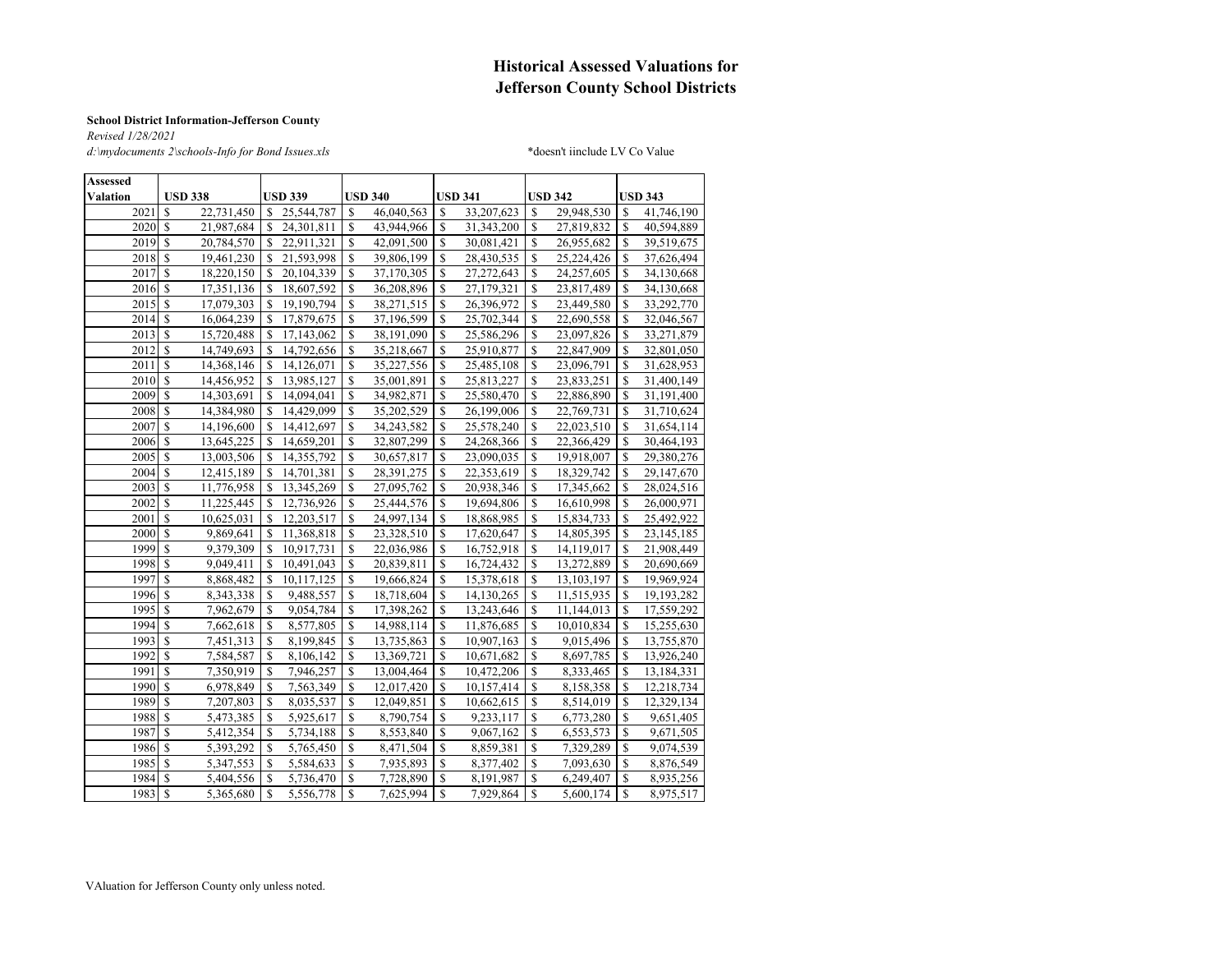







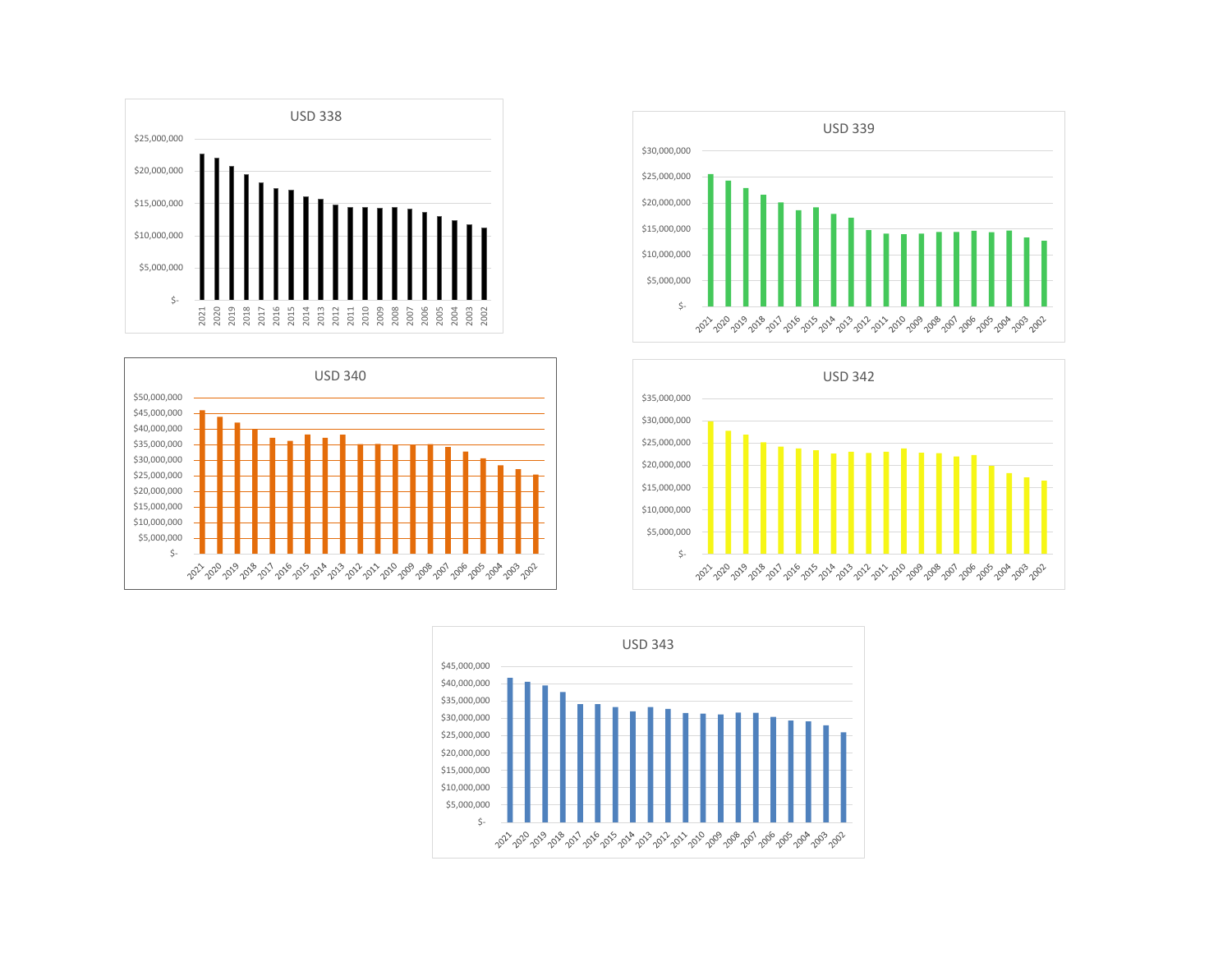| Valuations by Tax Type (Jefferson Co Value Only) (includes Personal Property Penalty Value) |                                                 |               |                  |             |
|---------------------------------------------------------------------------------------------|-------------------------------------------------|---------------|------------------|-------------|
| <b>USD 338</b>                                                                              | 2022                                            | 2021          | 2020             |             |
| (B & I Value)                                                                               |                                                 |               |                  |             |
| Real Estate                                                                                 | \$                                              | 20,473,482    | \$<br>19,450,060 |             |
| Personal Property                                                                           | \$                                              | 289,849       | \$<br>237,684    |             |
| <b>State Assessed</b>                                                                       | \$                                              | 1,968,119     | \$<br>2,299,940  | *RHID Value |
| Total                                                                                       | \$<br>\$                                        | 22,731,450    | \$<br>21,987,684 |             |
| <b>USD 339</b>                                                                              |                                                 |               |                  |             |
| (B & I Value)                                                                               |                                                 |               |                  |             |
| Real Estate                                                                                 | \$                                              | 23,006,013    | \$<br>21,692,632 |             |
| Personal Property                                                                           | \$                                              | 300,509       | \$<br>317,772    |             |
| <b>State Assessed</b>                                                                       | \$                                              | 2,235,124     | \$<br>2,291,407  |             |
| Total                                                                                       | \$<br>\$                                        | 25,541,646    | \$<br>24,301,811 |             |
| <b>USD 340</b>                                                                              |                                                 |               |                  |             |
| (B & I Value)                                                                               |                                                 |               |                  |             |
| <b>Real Estate</b>                                                                          | \$                                              | 42,758,703    | \$<br>40,326,187 |             |
| Personal Property                                                                           | \$                                              | 577,085       | \$<br>569,511    |             |
| <b>State Assessed</b>                                                                       | \$                                              | 2,704,775     | \$<br>3,049,288  |             |
| Total                                                                                       | \$<br>\$                                        | 46,040,563    | \$<br>43,944,986 |             |
| <b>USD 341</b>                                                                              |                                                 |               |                  |             |
| (B & I Value)                                                                               |                                                 |               |                  |             |
| Real Estate                                                                                 | \$                                              | 30,365,340    | \$<br>28,726,341 |             |
| Personal Property                                                                           | \$                                              | 576,607       | \$<br>513,634    |             |
| <b>State Assessed</b>                                                                       | \$                                              | 2,265,676     | \$<br>2,103,225  |             |
| Total                                                                                       | \$<br>$\overline{\mathbb{S}}$<br>$\overline{a}$ | 33,207,623    | \$<br>31,343,200 |             |
| <b>USD 342</b>                                                                              |                                                 |               |                  |             |
| (B & I Value)                                                                               |                                                 |               |                  |             |
| Real Estate                                                                                 | \$                                              | 25, 212, 715  | \$<br>23,690,747 |             |
| Personal Property                                                                           | \$                                              | 318,900       | \$<br>341,595    |             |
| <b>State Assessed</b>                                                                       | \$                                              | 4,284,123     | \$<br>3,787,490  |             |
| Total                                                                                       | \$<br>\$                                        | 29,815,738 \$ | 27,819,832       |             |
| <b>USD 343</b>                                                                              |                                                 |               |                  |             |
| (B & I Value)                                                                               |                                                 |               |                  |             |
| Real Estate                                                                                 | \$                                              | 33, 395, 693  | \$<br>32,114,008 |             |
| Personal Property                                                                           | \$                                              | 715,338       | \$<br>713,191    |             |
| <b>State Assessed</b>                                                                       | \$                                              | 7,635,159     | \$<br>7,767,690  |             |
| Total                                                                                       | \$<br>\$                                        | 41,746,190    | \$<br>40,594,889 |             |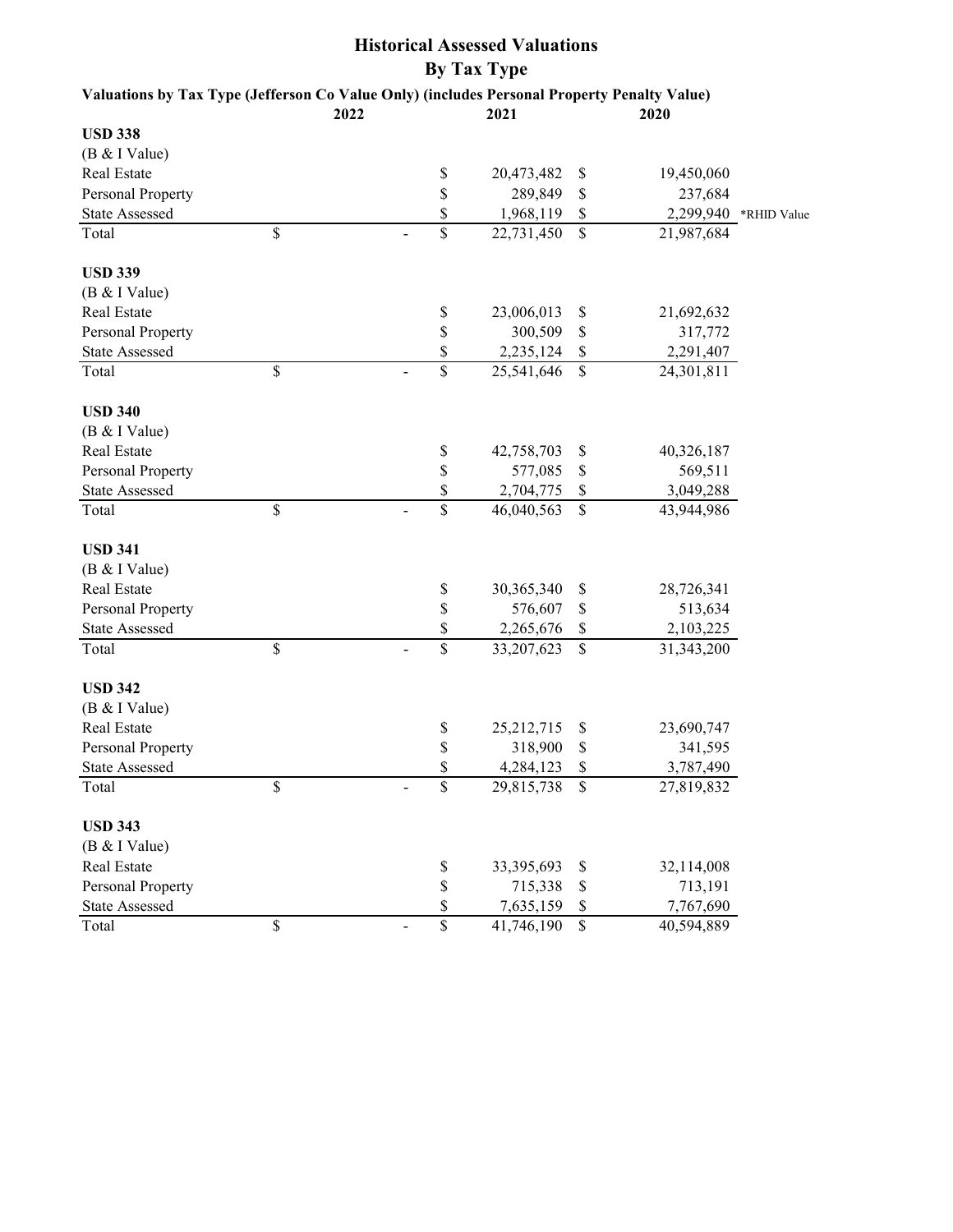| <b>By Tax Type</b>                                                                          |                          |            |              |            |                          |            |  |  |  |  |  |  |
|---------------------------------------------------------------------------------------------|--------------------------|------------|--------------|------------|--------------------------|------------|--|--|--|--|--|--|
| Valuations by Tax Type (Jefferson Co Value Only) (includes Personal Property Penalty Value) |                          |            |              |            |                          |            |  |  |  |  |  |  |
|                                                                                             |                          | 2019       |              | 2018       |                          | 2017       |  |  |  |  |  |  |
| <b>USD 338</b>                                                                              |                          |            |              |            |                          |            |  |  |  |  |  |  |
| (B & I Value)                                                                               |                          |            |              |            |                          |            |  |  |  |  |  |  |
| Real Estate                                                                                 | $\$$                     | 18,638,257 | \$           | 17,444,457 | \$                       | 16,290,145 |  |  |  |  |  |  |
| Personal Property                                                                           | \$                       | 277,453    | \$           | 339,618    | \$                       | 345,083    |  |  |  |  |  |  |
| <b>State Assessed</b>                                                                       | \$                       | 1,868,860  | \$           | 1,696,741  | \$                       | 1,612,391  |  |  |  |  |  |  |
| Total                                                                                       | $\overline{\mathcal{S}}$ | 20,784,570 | $\mathbb{S}$ | 19,480,816 | $\mathbb{S}$             | 18,247,619 |  |  |  |  |  |  |
| <b>USD 339</b>                                                                              |                          |            |              |            |                          |            |  |  |  |  |  |  |
| (B & I Value)                                                                               |                          |            |              |            |                          |            |  |  |  |  |  |  |
| Real Estate                                                                                 | \$                       | 20,478,655 | \$           | 19,247,218 | \$                       | 17,814,034 |  |  |  |  |  |  |
| Personal Property                                                                           | \$                       | 330,530    | \$           | 398,690    | \$                       | 406,367    |  |  |  |  |  |  |
| <b>State Assessed</b>                                                                       | \$                       | 2,102,136  | \$           | 1,967,316  | \$                       | 1,897,545  |  |  |  |  |  |  |
| Total                                                                                       | $\overline{\mathbb{S}}$  | 22,911,321 | $\mathbb{S}$ | 21,613,224 | $\overline{\mathcal{S}}$ | 20,117,946 |  |  |  |  |  |  |
| <b>USD 340</b>                                                                              |                          |            |              |            |                          |            |  |  |  |  |  |  |
| (B & I Value)                                                                               |                          |            |              |            |                          |            |  |  |  |  |  |  |
| Real Estate                                                                                 | \$                       | 38,722,576 | \$           | 36,558,467 | \$                       | 34,100,581 |  |  |  |  |  |  |
| <b>Personal Property</b>                                                                    | \$                       | 559,364    | \$           | 590,687    | \$                       | 555,457    |  |  |  |  |  |  |
| <b>State Assessed</b>                                                                       | \$                       | 2,809,560  | \$           | 2,692,142  | \$                       | 2,550,060  |  |  |  |  |  |  |
| Total                                                                                       | $\mathbf{\hat{S}}$       | 42,091,500 | $\mathbb{S}$ | 39,841,296 | \$                       | 37,206,098 |  |  |  |  |  |  |
| <b>USD 341</b>                                                                              |                          |            |              |            |                          |            |  |  |  |  |  |  |
| (B & I Value)                                                                               |                          |            |              |            |                          |            |  |  |  |  |  |  |
| Real Estate                                                                                 | \$                       | 27,559,512 | \$           | 25,799,771 | \$                       | 24,799,322 |  |  |  |  |  |  |
| Personal Property                                                                           | \$                       | 554,746    | \$           | 600,935    | \$                       | 582,318    |  |  |  |  |  |  |
| <b>State Assessed</b>                                                                       | \$                       | 1,967,164  | \$           | 2,050,526  | \$                       | 1,919,105  |  |  |  |  |  |  |
| Total                                                                                       | $\overline{\mathbb{S}}$  | 30,081,422 | $\mathbb{S}$ | 28,451,232 | \$                       | 27,300,745 |  |  |  |  |  |  |
| <b>USD 342</b>                                                                              |                          |            |              |            |                          |            |  |  |  |  |  |  |
| (B & I Value)                                                                               |                          |            |              |            |                          |            |  |  |  |  |  |  |
| Real Estate                                                                                 | \$                       | 22,745,482 | \$           | 21,332,143 | \$                       | 20,507,501 |  |  |  |  |  |  |
| <b>Personal Property</b>                                                                    | \$                       | 382,893    | \$           | 407,040    | \$                       | 431,122    |  |  |  |  |  |  |
| <b>State Assessed</b>                                                                       | \$                       | 3,827,307  | \$           | 3,514,922  | \$                       | 3,363,404  |  |  |  |  |  |  |
| Total                                                                                       | $\overline{\$}$          | 26,955,682 | \$           | 25,254,105 | \$                       | 24,302,027 |  |  |  |  |  |  |
| <b>USD 343</b>                                                                              |                          |            |              |            |                          |            |  |  |  |  |  |  |
| (B & I Value)                                                                               |                          |            |              |            |                          |            |  |  |  |  |  |  |
| Real Estate                                                                                 | \$                       | 30,912,463 | \$           | 29,092,278 | \$                       | 27,590,631 |  |  |  |  |  |  |
| Personal Property                                                                           | \$                       | 729,163    | \$           | 909,908    | \$                       | 991,024    |  |  |  |  |  |  |
| <b>State Assessed</b>                                                                       | \$                       | 7,878,049  | \$           | 7,649,064  | \$                       | 6,649,191  |  |  |  |  |  |  |
| Total                                                                                       | $\overline{\mathcal{S}}$ | 39,519,675 | \$           | 37,651,250 | \$                       | 35,230,846 |  |  |  |  |  |  |

**Historical Assessed Valuations**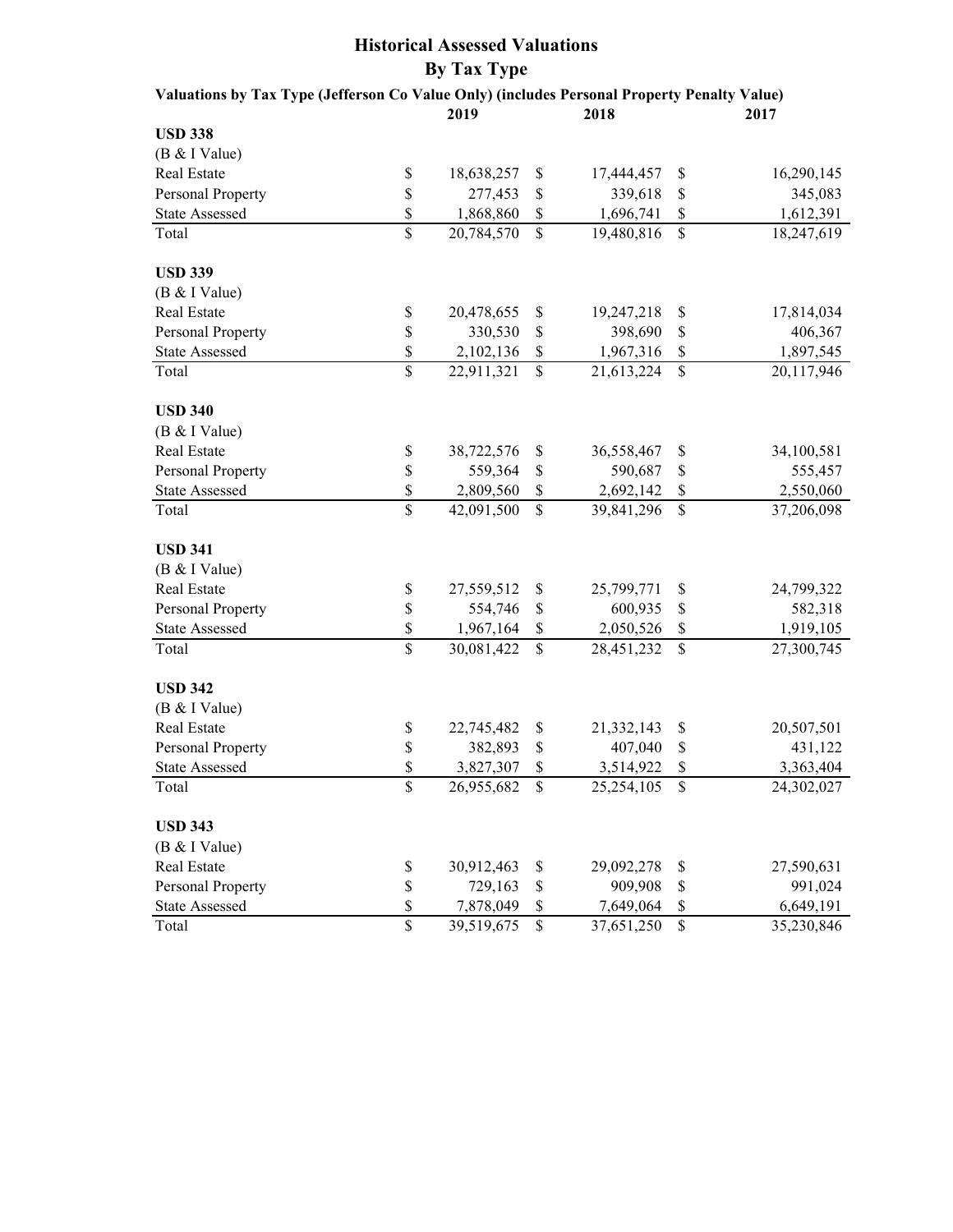|                       |                          | 2016       | 2015               |
|-----------------------|--------------------------|------------|--------------------|
| <b>USD 338</b>        |                          |            |                    |
| (B & I Value)         |                          |            |                    |
| Real Estate           | \$                       | 15,348,635 | \$<br>14,429,144   |
| Personal Property     | \$                       | 341,776    | \$<br>346,707      |
| <b>State Assessed</b> | \$                       | 1,660,725  | \$<br>1,711,321    |
| Total                 | \$                       | 17,351,136 | \$<br>16,487,172   |
| <b>USD 339</b>        |                          |            |                    |
| (B & I Value)         |                          |            |                    |
| Real Estate           | \$                       | 16,314,282 | \$<br>15,050,631   |
| Personal Property     | \$                       | 417,297    | \$<br>429,275      |
| <b>State Assessed</b> | \$                       | 1,876,013  | \$<br>1,836,640    |
| Total                 | $\overline{\mathbb{S}}$  | 18,607,592 | \$<br>17,316,546   |
| <b>USD 340</b>        |                          |            |                    |
| (B & I Value)         |                          |            |                    |
| Real Estate           | \$                       | 32,771,290 | \$<br>31,907,403   |
| Personal Property     | \$                       | 596,508    | \$<br>619,968      |
| <b>State Assessed</b> | \$                       | 2,841,098  | \$<br>2,714,722    |
| Total                 | $\overline{\$}$          | 36,208,896 | \$<br>35,242,093   |
| <b>USD 341</b>        |                          |            |                    |
| (B & I Value)         |                          |            |                    |
| Real Estate           | \$                       | 24,044,640 | \$<br>23,202,884   |
| Personal Property     | \$                       | 616,312    | \$<br>731,915      |
| <b>State Assessed</b> | \$                       | 2,518,369  | \$<br>2,486,962    |
| Total                 | $\overline{\mathbb{S}}$  | 27,179,321 | \$<br>26,421,761   |
| <b>USD 342</b>        |                          |            |                    |
| (B & I Value)         |                          |            |                    |
| Real Estate           | \$                       | 19,876,361 | \$<br>19,089,782   |
| Personal Property     | \$                       | 408,361    | \$<br>486,680      |
| <b>State Assessed</b> | \$                       | 3,580,193  | \$<br>3,921,950    |
| Total                 | $\overline{\mathcal{S}}$ | 23,864,915 | \$<br>23,498,412   |
| <b>USD 343</b>        |                          |            |                    |
| (B & I Value)         |                          |            |                    |
| Real Estate           | \$                       | 26,184,280 | \$<br>24,999,455   |
| Personal Property     | \$                       | 1,048,919  | \$<br>1,267,437    |
| <b>State Assessed</b> | \$                       | 6,897,469  | \$<br>7,066,320    |
| Total                 | \$                       | 34,130,668 | \$<br>33, 333, 212 |

### **Historical Assessed Valuations By Tax Type** Valuations by Tax Type (Jefferson Co Value Only) (includes Personal Propert)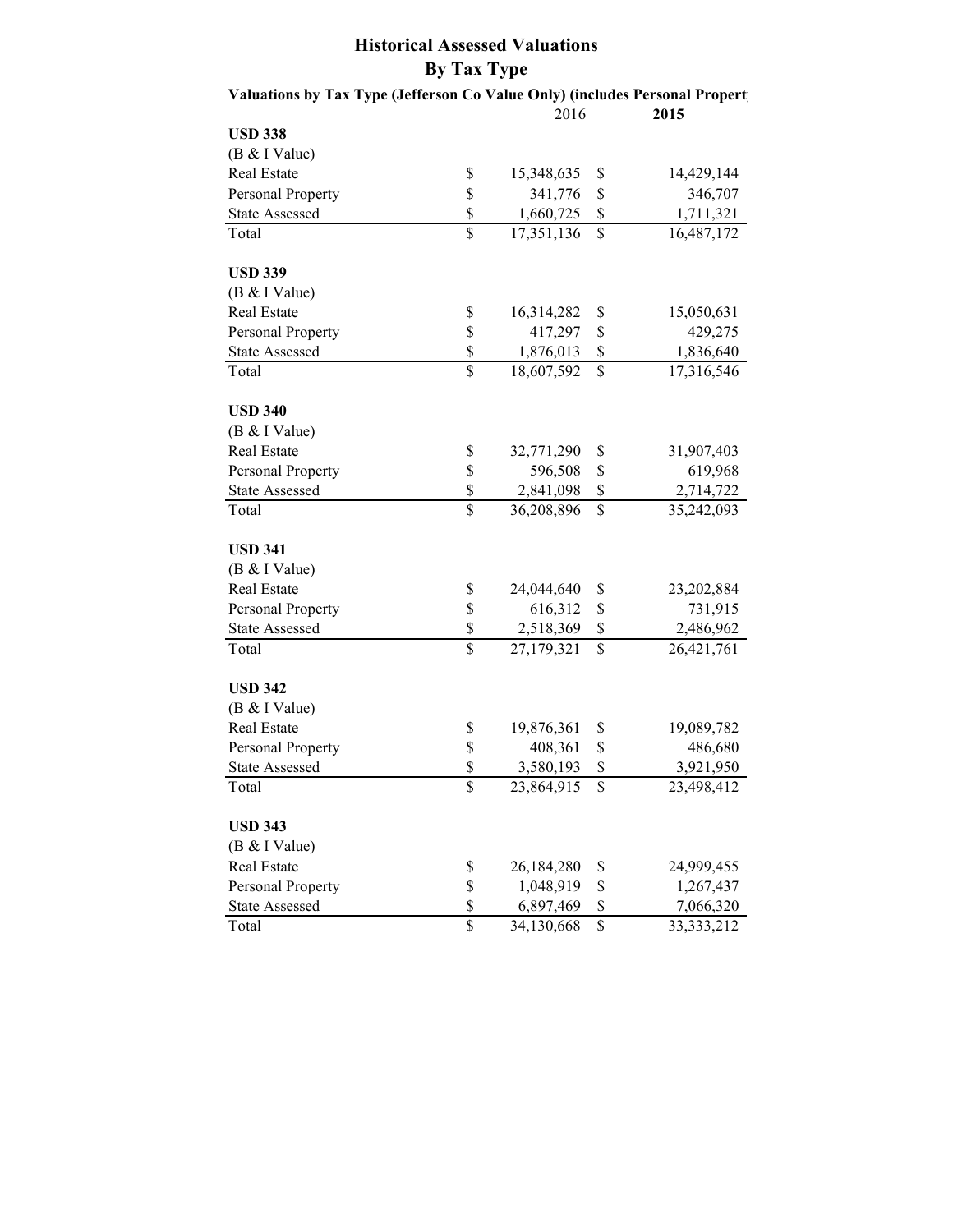|                       |                          | 2014               |              | 2013               |                    | 2012          |
|-----------------------|--------------------------|--------------------|--------------|--------------------|--------------------|---------------|
| <b>USD 338</b>        |                          |                    |              |                    |                    |               |
| (B & I Value)         |                          |                    |              |                    |                    |               |
| Real Estate           | \$                       | 13,664,551.00      | \$           | 13,272,453.00      | \$                 | 12,919,685.00 |
| Personal Property     | \$                       | 334,926.00         | \$           | 563,912.00         | \$                 | 513,145.00    |
| <b>State Assessed</b> | \$                       | 1,509,505.00       | \$           | 1,386,071.00       | \$                 | 1,316,863.00  |
| Total                 | $\mathbf{\hat{S}}$       | 15,508,982.00      | \$           | 15,222,436.00      | $\mathbf{\hat{S}}$ | 14,749,693.00 |
| <b>USD 339</b>        |                          |                    |              |                    |                    |               |
| (B & I Value)         |                          |                    |              |                    |                    |               |
| Real Estate           | \$                       | 14,105,877.00      | \$           | 13,441,144.00      | <sup>\$</sup>      | 12,831,461.00 |
| Personal Property     | \$                       | 379,806.00         | \$           | 609,709.00         | \$                 | 479,608.00    |
| <b>State Assessed</b> | \$                       | 1,766,650.00       | \$           | 1,656,209.00       | \$                 | 1,481,587.00  |
| Total                 | \$                       | 16,252,333.00      | \$           | 15,707,062.00      | \$                 | 14,792,656.00 |
| <b>USD 340</b>        |                          |                    |              |                    |                    |               |
| (B & I Value)         |                          |                    |              |                    |                    |               |
| Real Estate           | \$                       | 31,064,936.00      | \$           | 30,053,740.00      | \$                 | 29,961,906.00 |
| Personal Property     | \$                       | 729,810.00         | \$           | 2,954,580.00       | \$                 | 3,183,434.00  |
| <b>State Assessed</b> | \$                       | 2,453,528.00       | \$           | 2,335,987.00       | \$                 | 2,073,327.00  |
| Total                 | \$                       | 34,248,274.00      | \$           | 35,344,307.00      | \$                 | 35,218,667.00 |
| <b>USD 341</b>        |                          |                    |              |                    |                    |               |
| (B & I Value)         |                          |                    |              |                    |                    |               |
| Real Estate           | \$                       | 22,663,112.00      | \$           | 22,171,528.00      | \$                 | 22,587,648.00 |
| Personal Property     | \$                       | 713,015.00         | \$           | 1,187,737.00       | \$                 | 1,192,645.00  |
| <b>State Assessed</b> | \$                       | 2,326,519.00       | \$           | 2,268,388.00       | \$                 | 2,130,584.00  |
| Total                 | \$                       | 25,702,646.00      | \$           | 25,627,653.00      | \$                 | 25,910,877.00 |
| <b>USD 342</b>        |                          |                    |              |                    |                    |               |
| (B & I Value)         |                          |                    |              |                    |                    |               |
| Real Estate           | \$                       | 18,776,221.00      | \$           | 18,472,889.00      | \$                 | 18,609,676.00 |
| Personal Property     | \$                       | 495,566.00         | \$           | 1,026,875.00       | <sup>\$</sup>      | 945,608.00    |
| <b>State Assessed</b> | \$                       | 3,419,701.00       | \$           | 3,638,393.00       |                    | 3,292,625.00  |
| Total                 | $\overline{\$}$          | $22,691,488.00$ \$ |              | $23,138,157.00$ \$ |                    | 22,847,909.00 |
| <b>USD 343</b>        |                          |                    |              |                    |                    |               |
| (B & I Value)         |                          |                    |              |                    |                    |               |
| Real Estate           | \$                       | 24,109,330.00      | S            | 23,110,623.00      | <sup>\$</sup>      | 22,563,549.00 |
| Personal Property     | \$                       | 1,650,689.00       | \$           | 4,507,703.00       | \$                 | 4,709,652.00  |
| <b>State Assessed</b> | \$                       | 6,288,297.00       | \$           | 5,794,673.00       |                    | 5,527,849.00  |
| Total                 | $\overline{\mathcal{S}}$ | 32,048,316.00      | $\mathbb{S}$ | 33,412,999.00      | $\mathsf{\$}$      | 32,801,050.00 |
|                       |                          |                    |              |                    |                    |               |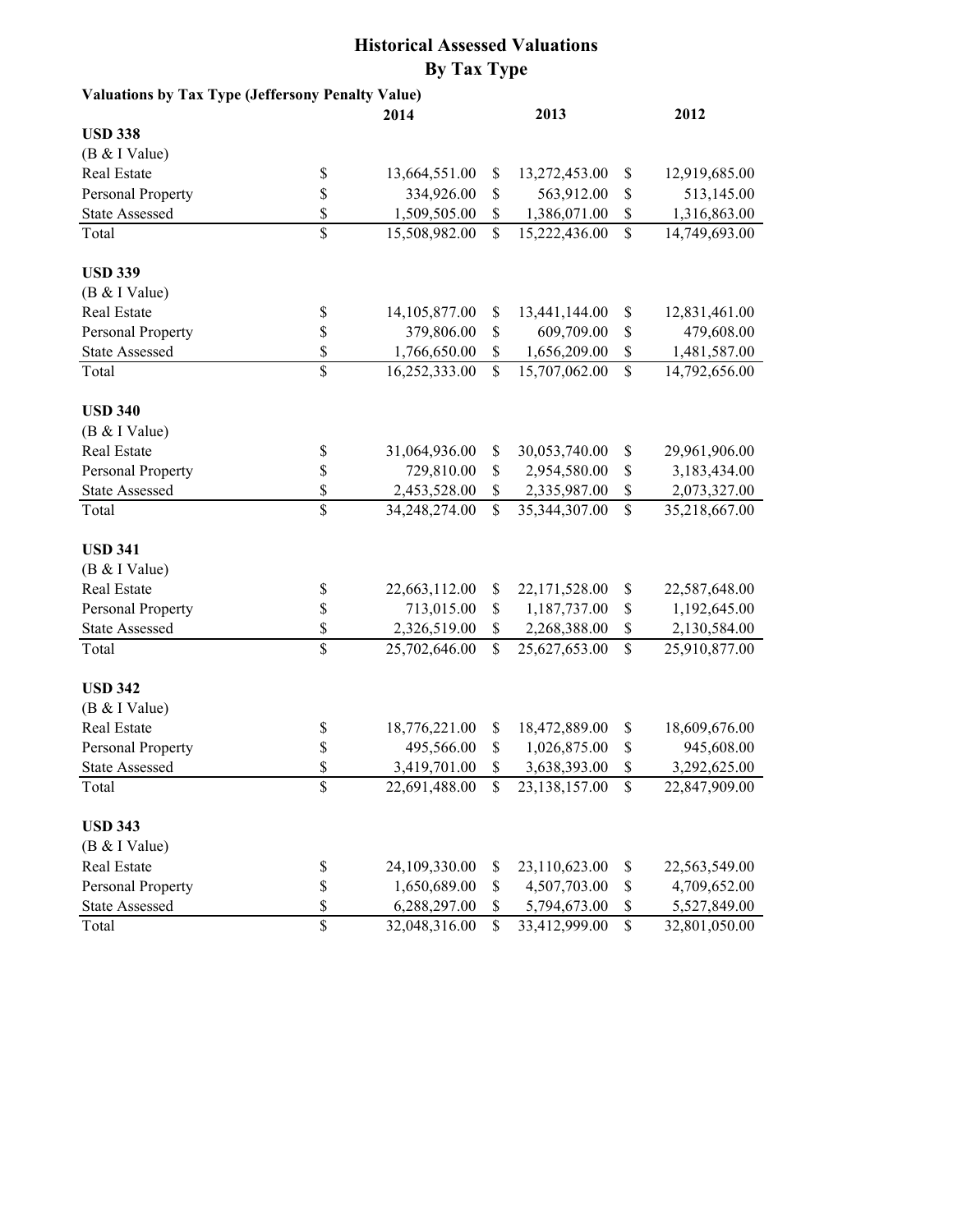| <b>Valuations by Tax Type (Jefferson</b> |                    |                                                                     |              |                 |                    |
|------------------------------------------|--------------------|---------------------------------------------------------------------|--------------|-----------------|--------------------|
|                                          | 2011               | 2010                                                                |              | 2009            | 2008               |
| <b>USD 338</b>                           |                    |                                                                     |              |                 |                    |
| (B & I Value)                            |                    |                                                                     |              |                 |                    |
| Real Estate                              | \$12,760,404.00    | \$12,989,746.00                                                     | \$           | 12,750,910.00   | \$12,739,645.00    |
| Personal Property                        | 521,098.00<br>\$   | 495,852.00<br>\$                                                    | \$           | 601,193.00      | 685,688.00<br>\$   |
| <b>State Assessed</b>                    | \$<br>1,086,644.00 | 971,354.00<br>\$                                                    | \$           | 932,591.00      | 935,000.00<br>\$   |
| Total                                    | \$14,368,146.00    | \$14,456,952.00                                                     | $\mathbb{S}$ | 14,284,694.00   | \$14,360,333.00    |
| <b>USD 339</b>                           |                    |                                                                     |              |                 |                    |
| (B & I Value)                            |                    |                                                                     |              |                 |                    |
| Real Estate                              | \$12,411,075.00    | \$12,357,786.00                                                     | \$           | 12,505,000.00   | \$12,399,022.00    |
| Personal Property                        | \$<br>454,742.00   | \$<br>470,981.00                                                    | \$           | 436,869.00      | \$<br>718,946.00   |
| <b>State Assessed</b>                    | \$<br>1,260,254.00 | 1156360                                                             | \$           | 1,140,113.00    | 1,293,943.00       |
| Total                                    | \$14,126,071.00    | \$13,985,127.00                                                     | \$           | 14,081,982.00   | \$14,411,911.00    |
| <b>USD 340</b>                           |                    |                                                                     |              |                 |                    |
| (B & I Value)                            |                    |                                                                     |              |                 |                    |
| Real Estate                              | \$29,958,156.00    | \$30,079,635.00                                                     | \$           | 29,916,389.00   | \$30,103,991.00    |
| Personal Property                        | 3,674,940.00<br>\$ | 3,395,807.00<br>\$                                                  | \$           | 3,482,221.00    | 3,430,348.00<br>\$ |
| <b>State Assessed</b>                    | \$<br>1,594,460.00 | 1,526,449.00<br>\$                                                  | \$           | 1,430,598.00    | 1,542,228.00<br>\$ |
| Total                                    | \$35,227,556.00    | \$35,001,891.00                                                     | $\mathbb{S}$ | 34,829,208.00   | \$35,076,567.00    |
| <b>USD 341</b>                           |                    |                                                                     |              |                 |                    |
| (B & I Value)                            |                    |                                                                     |              |                 |                    |
| Real Estate                              | \$22,633,961.00    | \$23,013,781.00                                                     | \$           | 22,655,946.00   | \$22,821,610.00    |
| Personal Property                        | 1,299,507.00<br>\$ | 1,342,502.00<br>S                                                   | \$           | 1,493,529.00    | 1,793,813.00<br>S  |
| <b>State Assessed</b>                    | \$<br>1,551,640.00 | 1,456,944.00<br>\$                                                  | \$           | 1,385,979.00    | 1,543,311.00<br>\$ |
| Total                                    | \$25,485,108.00    | \$25,813,227.00                                                     | \$           | 25,535,454.00   | \$26,158,734.00    |
| <b>USD 342</b>                           |                    |                                                                     |              |                 |                    |
| (B & I Value)                            |                    |                                                                     |              |                 |                    |
| Real Estate                              | \$18,580,756.00    | \$18,768,462.00                                                     | \$           | 18,834,553.00   | \$18,828,472.00    |
| Personal Property                        | 1,232,783.00<br>S  | 1,281,152.00<br>S                                                   | \$           | 1,086,001.00    | 1,204,710.00<br>S  |
| <b>State Assessed</b>                    | 3,283,252.00<br>\$ | \$ 3,783,637.00                                                     | \$           | 2,826,908.00    | \$2,707,910.00     |
| Total                                    |                    | $$23,096,791.00$ $$23,833,251.00$ $$22,747,462.00$ $$22,741,092.00$ |              |                 |                    |
| <b>USD 343</b>                           |                    |                                                                     |              |                 |                    |
| (B & I Value)                            |                    |                                                                     |              |                 |                    |
| <b>Real Estate</b>                       | \$22,325,265.00    | \$22,453,180.00                                                     | S            | 22, 251, 575.00 | \$22,233,797.00    |
| Personal Property                        | 4,381,944.00<br>S  | 4,504,196.00                                                        | \$           | 4,993,807.00    | 5,599,279.00       |
| <b>State Assessed</b>                    | 4,921,744.00<br>\$ | \$4,442,773.00                                                      | \$           | 3,801,418.00    | 3,744,778.00<br>S. |
| Total                                    | \$31,628,953.00    | \$31,400,149.00                                                     | $\mathbf S$  | 31,046,800.00   | \$31,577,854.00    |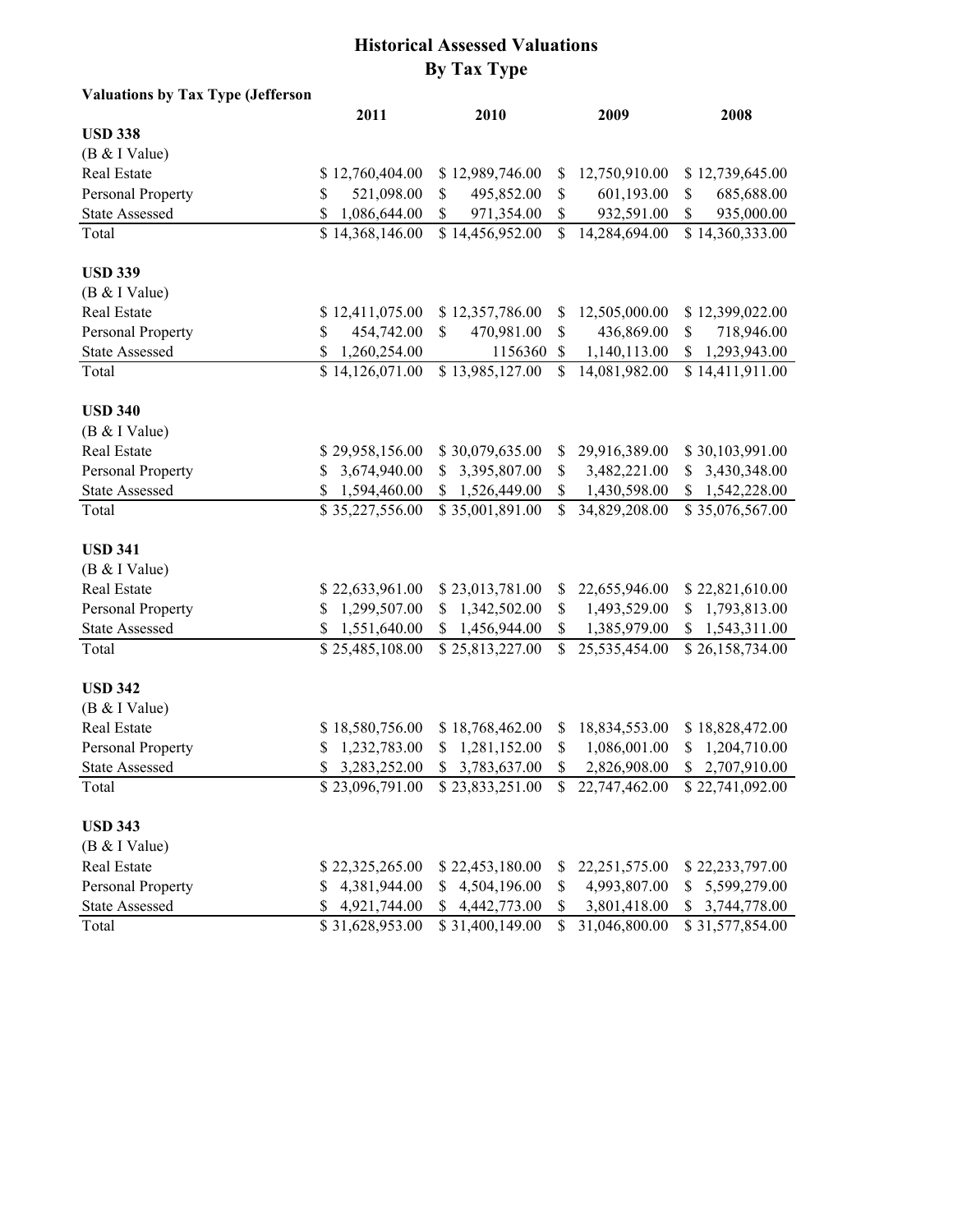| Valuations by Tax Type (Jefferson |                    |                    |                                                                 |                    |
|-----------------------------------|--------------------|--------------------|-----------------------------------------------------------------|--------------------|
|                                   | 2007               | 2006               | 2005                                                            | 2004               |
| <b>USD 338</b>                    |                    |                    |                                                                 |                    |
| (B & I Value)                     |                    |                    |                                                                 |                    |
| Real Estate                       | \$12,695,864.00    | \$11,823,386.00    | \$11,177,673.00                                                 | \$10,749,484.00    |
| Personal Property                 | 749,881.00<br>\$   | 783,081.00<br>\$   | 746,932.00<br>\$                                                | \$<br>686,762.00   |
| <b>State Assessed</b>             | \$<br>1,032,226.00 | \$<br>999,149.00   | \$1,047,581.00                                                  | 950,201.00<br>\$   |
| Total                             | \$14,477,971.00    | \$13,605,616.00    | \$12,972,186.00                                                 | \$12,386,447.00    |
| <b>USD 339</b>                    |                    |                    |                                                                 |                    |
| (B & I Value)                     |                    |                    |                                                                 |                    |
| Real Estate                       | \$12,445,520.00    | \$12,354,165.00    | \$12,092,411.00                                                 | \$11,878,536.00    |
| Personal Property                 | \$<br>448,995.00   | 747,499.00<br>\$   | 521,865.00<br>\$                                                | \$<br>473,933.00   |
| <b>State Assessed</b>             | \$<br>1,501,409.00 | \$1,538,198.00     | \$1,715,482.00                                                  | \$2,330,947.00     |
| Total                             | \$14,395,924.00    | \$14,639,862.00    | \$14,329,758.00                                                 | \$14,683,416.00    |
| <b>USD 340</b>                    |                    |                    |                                                                 |                    |
| (B & I Value)                     |                    |                    |                                                                 |                    |
| Real Estate                       | \$28,832,869.00    | \$27,357,013.00    | \$25,381,129.00                                                 | \$23,495,031.00    |
| Personal Property                 | 3,453,260.00<br>\$ | \$3,477,222.00     | \$3,189,428.00                                                  | \$2,842,588.00     |
| <b>State Assessed</b>             | \$<br>1,832,713.00 | 1,807,861.00<br>\$ | 1,901,117.00<br>\$                                              | \$1,914,405.00     |
| Total                             | \$34,118,842.00    | \$32,642,096.00    | \$30,471,674.00                                                 | \$28,252,024.00    |
| <b>USD 341</b>                    |                    |                    |                                                                 |                    |
| (B & I Value)                     |                    |                    |                                                                 |                    |
| Real Estate                       | \$21,872,565.00    | \$20,677,241.00    | \$19,553,988.00                                                 | \$18,686,146.00    |
| Personal Property                 | 1,980,899.00<br>\$ | \$1,906,681.00     | \$1,790,414.00                                                  | 1,806,438.00<br>\$ |
| <b>State Assessed</b>             | \$<br>1,691,422.00 | \$1,634,119.00     | \$1,670,986.00                                                  | \$1,787,561.00     |
| Total                             | \$25,544,886.00    | \$24,218,041.00    | \$23,015,388.00                                                 | \$22,280,145.00    |
| <b>USD 342</b>                    |                    |                    |                                                                 |                    |
| (B & I Value)                     |                    |                    |                                                                 |                    |
| Real Estate                       | \$17,939,525.00    | \$16,969,393.00    | \$16,095,965.00                                                 | \$14,867,404.00    |
| Personal Property                 | \$<br>789,673.00   | 951,697.00<br>\$   | 752,115.00<br>\$                                                | 655,072.00<br>\$   |
| <b>State Assessed</b>             | 3,265,702.00<br>\$ | \$4,403,778.00     | 3,039,768.00<br>\$                                              | \$2,778,976.00     |
| Total                             |                    |                    | \$21,994,900.00 \$22,324,868.00 \$19,887,848.00 \$18,301,452.00 |                    |
| <b>USD 343</b>                    |                    |                    |                                                                 |                    |
| (B & I Value)                     |                    |                    |                                                                 |                    |
| Real Estate                       | \$21,529,949.00    | \$20,556,032.00    | \$19,947,410.00                                                 | \$18,920,984.00    |
| Personal Property                 | 6,182,660.00<br>S  | 6,161,196.00<br>\$ | 5,543,200.00<br>\$                                              | 6,088,427.00<br>\$ |
| <b>State Assessed</b>             | 3,810,905.00<br>S. | \$ 3,581,356.00    | \$ 3,639,332.00                                                 | 3,840,830.00<br>\$ |
| Total                             | \$31,523,514.00    | \$30,298,584.00    | \$29,129,942.00                                                 | \$28,850,241.00    |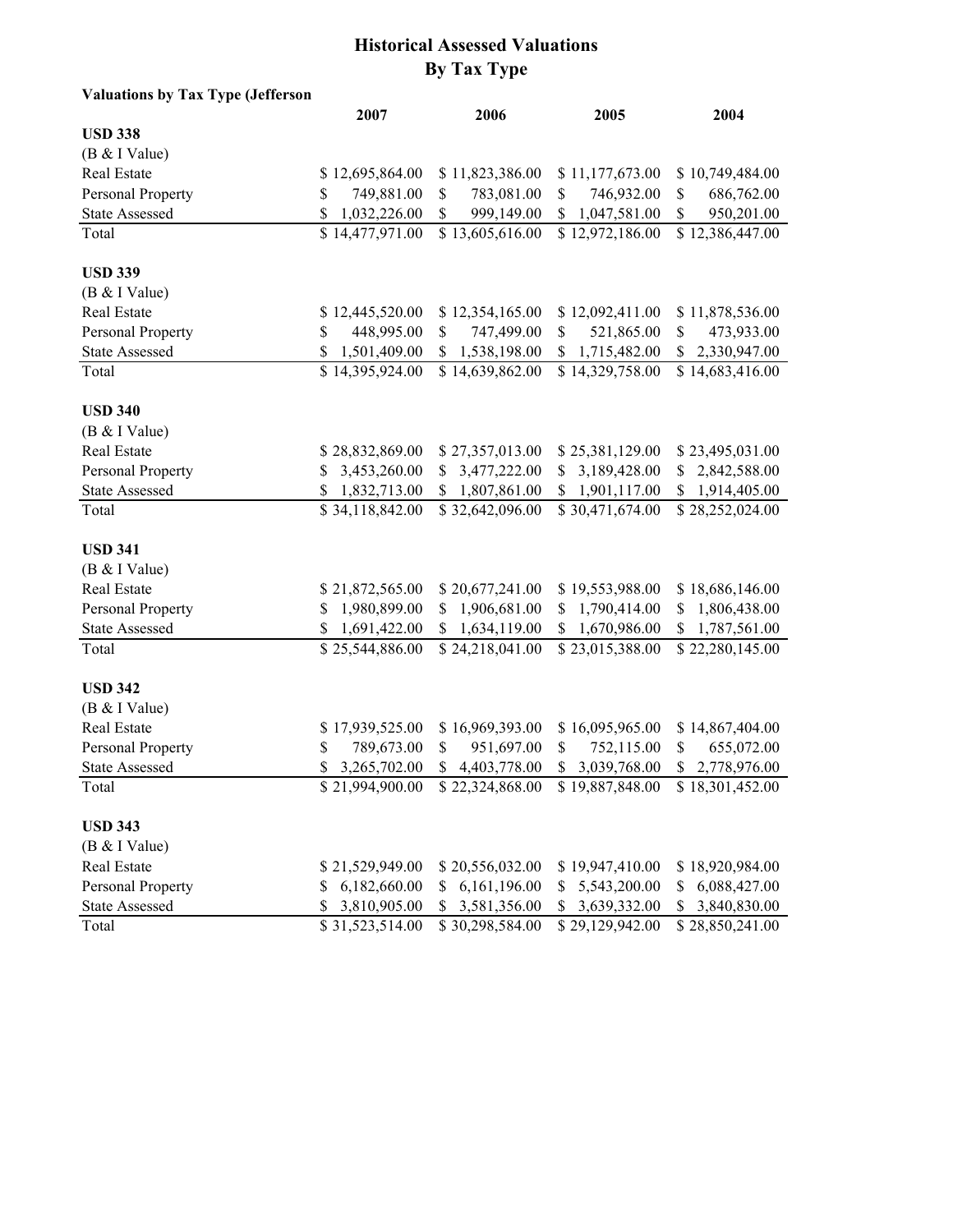| Valuations by Tax Type (Jefferson |                    |                                   |
|-----------------------------------|--------------------|-----------------------------------|
|                                   | 2003               | 2002                              |
| <b>USD 338</b>                    |                    |                                   |
| (B & I Value)                     |                    |                                   |
| Real Estate                       | \$10,224,328.00    | 9,640,873.00<br>\$                |
| Personal Property                 | 631,718.00<br>\$   | \$<br>699,381.00                  |
| <b>State Assessed</b>             | \$<br>903,618.00   | \$<br>853,949.00                  |
| Total                             | \$11,759,664.00    | \$11,194,203.00                   |
| <b>USD 339</b>                    |                    |                                   |
| (B & I Value)                     |                    |                                   |
| Real Estate                       | \$11,260,856.00    | \$10,681,735.00                   |
| Personal Property                 | \$<br>474,452.00   | $\mathbb{S}$<br>525,725.00        |
| <b>State Assessed</b>             | \$<br>1,582,615.00 | \$1,491,807.00                    |
| Total                             | \$13,317,923.00    | \$12,699,267.00                   |
| <b>USD 340</b>                    |                    |                                   |
| (B & I Value)                     |                    |                                   |
| Real Estate                       | \$21,897,828.00    | \$20,526,056.00                   |
| Personal Property                 | \$2,776,359.00     | \$2,972,815.00                    |
| <b>State Assessed</b>             | \$2,270,861.00     | \$1,763,581.00                    |
| Total                             | \$26,945,048.00    | \$25,262,452.00                   |
| <b>USD 341</b>                    |                    |                                   |
| (B & I Value)                     |                    |                                   |
| Real Estate                       | \$17,352,805.00    | \$16,326,155.00                   |
| Personal Property                 | \$1,812,160.00     | \$1,650,107.00                    |
| <b>State Assessed</b>             | 1,691,027.00<br>\$ | 1,602,387.00<br>\$                |
| Total                             | \$20,855,992.00    | \$19,578,649.00                   |
| <b>USD 342</b>                    |                    |                                   |
| (B & I Value)                     |                    |                                   |
| Real Estate                       | \$13,964,072.00    | \$12,953,971.00                   |
| Personal Property                 | 674,173.00<br>\$   | 756297                            |
| <b>State Assessed</b>             | 2,672,764.00<br>\$ | \$2,848,262.00                    |
| Total                             |                    | $$17,311,009.00$ $$16,558,530.00$ |
| <b>USD 343</b>                    |                    |                                   |
| (B & I Value)                     |                    |                                   |
| <b>Real Estate</b>                | \$17,579,774.00    | \$16,847,267.00                   |
| Personal Property                 | 6,452,998.00<br>\$ | 5,466,863.00<br>\$                |
| <b>State Assessed</b>             | \$3,671,604.00     | \$ 3,433,992.00                   |
| Total                             | \$27,704,376.00    | \$25,748,122.00                   |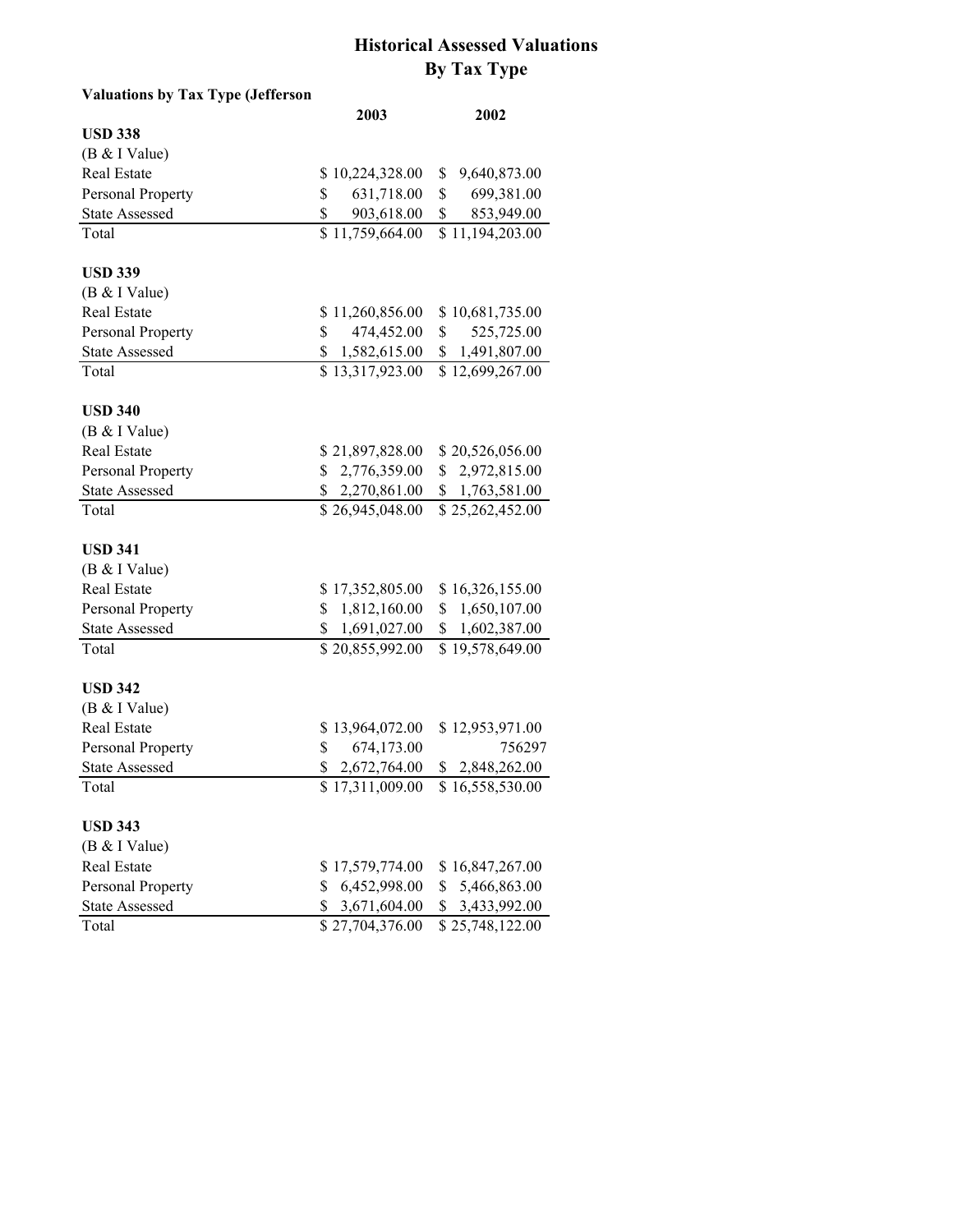# **Historical Mill Levy Rates for School Districts**

| <b>Mill Levies</b> | <b>USD 338 USD 339</b> |        | <b>USD 340</b> | <b>USD 341</b> | <b>USD 342</b> | <b>USD 343</b>      |                                       |
|--------------------|------------------------|--------|----------------|----------------|----------------|---------------------|---------------------------------------|
| 2021               | 55.157                 | 47.512 | 43.910         | 45.077         | 46.133         | 56.254              |                                       |
| 2020               | 56.489                 | 47.902 | 45.447         | 45.678         | 46.910         | 50.925              |                                       |
| 2019               | 56.36                  | 48.031 | 42.541         | 47.187         | 46.916         | 55.563              |                                       |
| 2018               | 56.209                 | 48.678 | 51.225         | 49.427         | 49.240         | 55.906              |                                       |
| 2017               | 55.610                 | 52.728 | 53.635         | 48.443         | 49.283         | 55.923              |                                       |
| 2016               | 55.209                 | 50.496 | 53.263         | 47.451         | 49.286         | 55.334              |                                       |
| 2015               | 54.633                 | 49.187 | 53.992         | 47.941         | 49.332         | 55.760              |                                       |
| 2014               | 55.183                 | 49.421 | 53.379         | 46.024         | 44.122         | 54.962              |                                       |
| 2013               | 54.604                 | 58.956 | 56.604         | 49.113         | 45.024         | 54.410              |                                       |
| 2012               | 55.330                 | 63.206 | 56.307         | 47.238         | 45.020         | 54.035              |                                       |
| 2011               | 57.678                 | 66.957 | 56.444         | 48.060         | 47.831         | 53.402              |                                       |
| 2010               | 56.128                 | 64.562 | 51.907         | 46.792         | 40.681         | 53.368              |                                       |
| 2009               | 54.803                 | 62.697 | 49.967         | 46.658         | 43.607         | 53.774              |                                       |
| 2008               | 50.128                 | 59.784 | 50.286         | 46.457         | 43.116         | $\overline{53.241}$ |                                       |
| 2007               | 39.560                 | 57.944 | 50.394         | 42.473         | 41.961         |                     | 53.029 *2007 incl. separate mill levy |
| 2006               | 41.630                 | 57.083 | 50.635         | 46.235         | 38.447         | 52.790              | for recreation                        |
| 2005               | 38.641                 | 56.184 | 51.387         | 40.566         | 36.585         | 56.759              |                                       |
| 2004               | 34.498                 | 54.232 | 55.080         | 40.649         | 38.757         | 43.614              |                                       |
| 2003               | 34.245                 | 52.683 | 48.562         | 39.528         | 35.209         | 45.748              |                                       |
| 2002               | 35.053                 | 55.400 | 51.996         | 40.483         | 38.098         | 48.623              |                                       |
| 2001               | 35.148                 | 59.511 | 52.004         | 40.576         | 37.082         | 49.060              |                                       |
| 2000               | 32.643                 | 63.262 | 47.863         | 36.029         | 36.933         | 41.858              |                                       |
| 1999               | 32.482                 | 63.261 | 47.251         | 41.291         | 28.880         | 43.479              |                                       |
| 1998               | 29.760                 | 56.115 | 47.355         | 33.611         | 29.678         | 37.522              |                                       |
| 1997               | 33.839                 | 67.608 | 50.569         | 47.973         | 38.008         | 42.697              |                                       |
| 1996               | 38.980                 | 69.714 | 51.827         | 51.546         | 45.955         | 47.142              |                                       |
| 1995               | 38.998                 | 73.845 | 55.515         | 52.590         | 45.675         | 47.056              |                                       |
| 1994               | 38.992                 | 53.427 | 38.987         | 54.654         | 46.683         | 50.605              |                                       |
| 1993               | 36.988                 | 52.838 | 37.983         | 47.948         | 45.625         | 44.564              |                                       |
| 1992               | 35.980                 | 52.990 | 37.915         | 37.003         | 45.833         | 39.581              |                                       |
| 1991               | 44.472                 | 65.482 | 59.054         | 68.943         | 69.341         | 69.194              |                                       |
| 1990               | 42.481                 | 61.981 | 61.078         | 69.303         | 61.710         | 67.654              |                                       |
| 1989               | 41.010                 | 60.457 | 53.631         | 69.328         | 51.645         | 63.584              |                                       |
| 1988               | 55.318                 | 78.298 | 73.182         | 71.501         | 62.504         | 73.930              |                                       |
| 1987               | 58.470                 | 71.080 | 78.830         | 72.183         | 65.020         | 70.200              |                                       |
| 1986               | 56.278                 | 68.677 | 79.508         | 66.745         | 65.238         | 68.438              |                                       |
| 1985               | 57.259                 | 69.197 | 79.961         | 64.581         | 62.202         | 73.583              |                                       |
| 1984               | 55.637                 | 70.227 | 74.142         | 55.726         | 65.364         | 72.780              |                                       |
| 1983               | 58.450                 | 76.960 | 74.960         | 64.310         | 65.460         | 73.330              |                                       |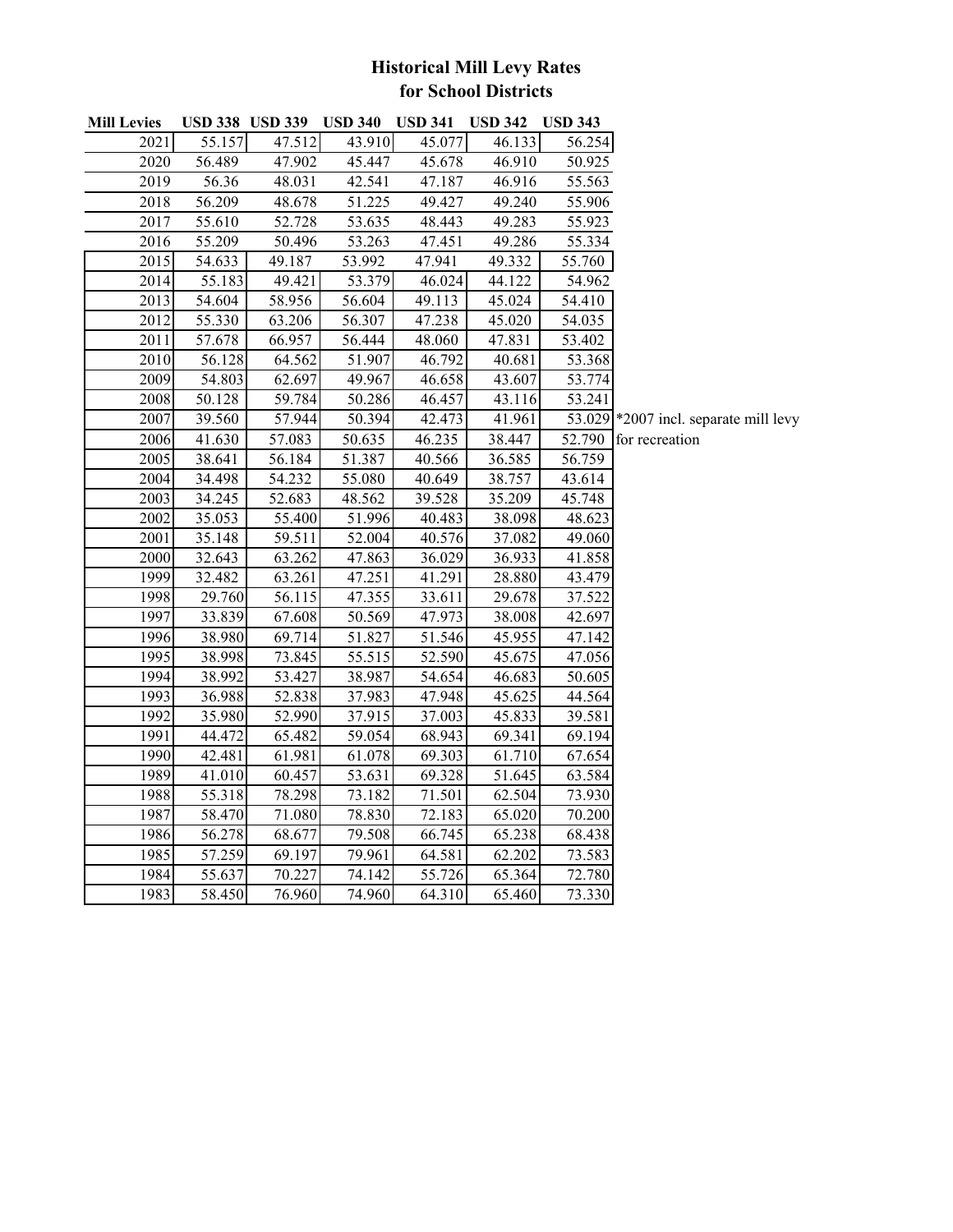#### **Bonded Indebtedness**

|                   | <b>USD 338</b>                                           |                          | <b>USD 339</b> |                           | <b>USD 340</b>               |                           | <b>USD 341</b>           |                 | <b>USD 342</b>           |                          | <b>USD 343</b> |
|-------------------|----------------------------------------------------------|--------------------------|----------------|---------------------------|------------------------------|---------------------------|--------------------------|-----------------|--------------------------|--------------------------|----------------|
| 2021              | \$<br>1,890,000                                          | \$                       | 1,455,000      | \$                        | $\qquad \qquad \blacksquare$ | \$                        |                          | \$              | 2,810,000                | \$                       | 3,940,000      |
| 2020              | \$<br>2,105,000                                          | \$                       | 1,615,000      | \$                        |                              | \$                        | $\overline{a}$           | \$              | 2,965,000                | \$                       | 4,880,000      |
| 2019              | \$<br>2,315,000                                          | \$                       | 1,770,000      | \$                        | 970,000                      | \$                        | $\overline{a}$           | \$              | 3,115,000                | \$                       | 5,535,000      |
| 2018              | \$<br>2,520,000                                          | \$                       | 1,925,000      | \$                        | 1,435,000                    | $\boldsymbol{\mathsf{S}}$ | $\overline{a}$           | \$              | 3,265,000                | \$                       | 6,150,000      |
| 2017              | \$<br>2,720,000                                          | \$                       | 2,000,000      | $\mathsf{\$}$             | 1,895,000                    | $\overline{\mathcal{S}}$  | $\overline{a}$           | \$              | 3,385,000                | \$                       | 6,725,000      |
| 2016              | \$<br>2,910,000                                          | \$                       | 2,000,000      | $\mathcal{S}$             | 2,345,000                    | \$                        | $\overline{\phantom{a}}$ | \$              | 3,425,000                | \$                       | 7,260,000      |
| $\overline{2015}$ | 3,090,000                                                |                          | 2,000,000      |                           | 2,795,000                    |                           | $\overline{a}$           |                 | 3,425,000                |                          | 7,760,000      |
| 2014              | 3,265,000                                                |                          | 2,370,000      |                           | 3,215,000                    |                           | $\overline{\phantom{0}}$ |                 | 282,924                  |                          | 8,230,000      |
| 2013              | $\mathcal{S}$<br>3,460,000                               | \$                       | 2,500,000      | \$                        | 3,611,000                    | \$                        | $\frac{1}{2}$            | \$              | 398,014                  | \$                       | 8,665,000      |
| 2012              | \$<br>3,190,000                                          | \$                       | 1,100,000      | $\$$                      | 4,276,111                    | \$                        | $\overline{a}$           | \$              | 508,951                  | \$                       | 8,710,000      |
| 2011              | \$<br>3,310,000                                          | \$                       | 1,595,000      | $\boldsymbol{\mathsf{S}}$ | 1,295,000                    | \$                        | $\overline{a}$           | \$              |                          | \$                       | 9,640,000      |
| 2010              | $\boldsymbol{\mathsf{S}}$<br>3,425,000                   | \$                       | 2,065,000      | $\mathbb{S}$              | 1,895,000                    | $\boldsymbol{\mathsf{S}}$ | $\overline{a}$           | \$              | 704,991                  | \$                       | 10,010,000     |
| 2009              | $\mathbb{S}$<br>3,425,000                                | \$                       | 2,515,000      | $\mathcal{S}$             | 2,465,000                    | \$                        | $\overline{a}$           | \$              | 795,503                  | \$                       | 10,345,000     |
| 2008              | \$                                                       | \$                       | 2,945,000      | $\$$                      | 3,010,000                    | $\mathcal{S}$             | ÷.                       | \$              | 880,396                  | \$                       | 10,865,000     |
| 2007              | \$                                                       | \$                       | 3,355,000      | \$                        | 3,530,000                    | $\boldsymbol{\mathsf{S}}$ |                          | \$              |                          | \$                       | 11,335,000     |
| 2006              | $\$$<br>$\qquad \qquad \blacksquare$                     | \$                       | 3,745,000      | \$                        | 4,030,000                    | \$                        |                          | \$              | $\overline{\phantom{0}}$ | \$                       | 11,665,000     |
| 2005              | \$<br>$\blacksquare$                                     | \$                       | 4,439,172      | \$                        | 4,505,000                    |                           |                          |                 |                          | \$                       | 11,095,000     |
| 2004              | \$<br>$\blacksquare$                                     | \$                       | 4,770,000      | $\mathcal{S}$             | 5,475,000                    | $\boldsymbol{\mathsf{S}}$ |                          | \$              |                          | \$                       | 1,850,000      |
| 2003              | $\overline{\mathcal{S}}$<br>$\overline{a}$               | \$                       | 4,340,000      | $\$$                      | 4,975,000                    | $\overline{\mathcal{S}}$  | $\overline{a}$           | \$              | $\overline{a}$           | \$                       | 1,500,000      |
| 2002              | $\overline{\mathcal{S}}$<br>$\blacksquare$               | \$                       | 4,560,000      | \$                        | 5,535,000                    | $\overline{\mathcal{S}}$  | $\overline{a}$           | \$              | $\overline{\phantom{0}}$ | \$                       | 1,650,000      |
| 2001              | $\overline{\$}$<br>$\blacksquare$                        | \$                       | 4,770,000      | $\boldsymbol{\mathsf{S}}$ | 5,475,000                    | \$                        | $\overline{a}$           | \$              |                          | \$                       | 1,850,000      |
| 2000              | $\overline{\$}$<br>$\blacksquare$                        | $\overline{\mathcal{S}}$ | 4,965,000      | $\overline{\mathcal{S}}$  | 5,755,000                    | $\overline{\mathcal{S}}$  | $\overline{a}$           | $\overline{\$}$ |                          | $\overline{\mathcal{S}}$ | 2,040,000      |
| 1999              | $\overline{\mathcal{S}}$<br>$\qquad \qquad \blacksquare$ | \$                       | 5,145,000      | $\$$                      | 6,020,000                    | $\overline{\mathcal{S}}$  |                          | \$              | 140,000                  | \$                       | 2,220,000      |
| 1998              | \$<br>$\overline{\phantom{m}}$                           | \$                       | 5,315,000      | \$                        | 5,750,000                    | \$                        | $\overline{\phantom{0}}$ | \$              | 255,000                  | \$                       | 2,185,000      |
| 1997              | \$<br>$\overline{\phantom{0}}$                           | \$                       | 5,480,000      | \$                        | 5,700,000                    | $\boldsymbol{\mathsf{S}}$ | $\overline{\phantom{0}}$ | \$              | 360,000                  | \$                       | 2,355,000      |
| 1996              | \$<br>$\overline{a}$                                     | \$                       | 5,635,000      | \$                        | $\overline{5,700,000}$       | \$                        | $\overline{a}$           | \$              | 450,000                  | \$                       | 2,515,000      |
| 1995              | \$                                                       | \$                       | 820,000        | $\$$                      | 5,700,000                    | $\boldsymbol{\mathsf{S}}$ |                          | \$              | 535,000                  | \$                       | 2,645,000      |
| 1994              | \$<br>$\blacksquare$                                     | \$                       | 965,000        | $\$$                      | 30,810                       | $\overline{\$}$           | $\overline{a}$           | \$              | 615,000                  | \$                       | 2,760,000      |
| 1993              | \$<br>$\overline{\phantom{a}}$                           | \$                       | 1,090,000      | \$                        | 63,240                       | \$                        |                          | \$              | 685,000                  | \$                       | 2,810,000      |
| 1992              | $\mathbf{\hat{S}}$<br>$\overline{\phantom{a}}$           | \$                       | 1,180,000      | \$                        | 97,290                       | \$                        | 50,000                   | \$              | 755,000                  | \$                       | 1,420,000      |
| 1991              | \$<br>$\qquad \qquad \blacksquare$                       | \$                       | 1,295,000      | \$                        | 132,960                      | \$                        | 100,000                  | \$              | 815,000                  | \$                       | 1,460,000      |
| 1990              | \$                                                       | $\$$                     | 1,405,000      | $\$$                      | 150,000                      | \$                        | 145,000                  | \$              | 875,000                  | \$                       | 1,500,000      |
| 1989              | \$<br>40,000                                             | \$                       | 1,505,000      | $\mathcal{S}$             | 180,000                      | \$                        | 190,000                  | \$              | 925,000                  | \$                       | 1,535,000      |
| 1988              | \$<br>80,000                                             | \$                       | 1,600,000      | $\mathcal{S}$             | 240,000                      | \$                        | 230,000                  | \$              | 975,000                  | \$                       | 125,000        |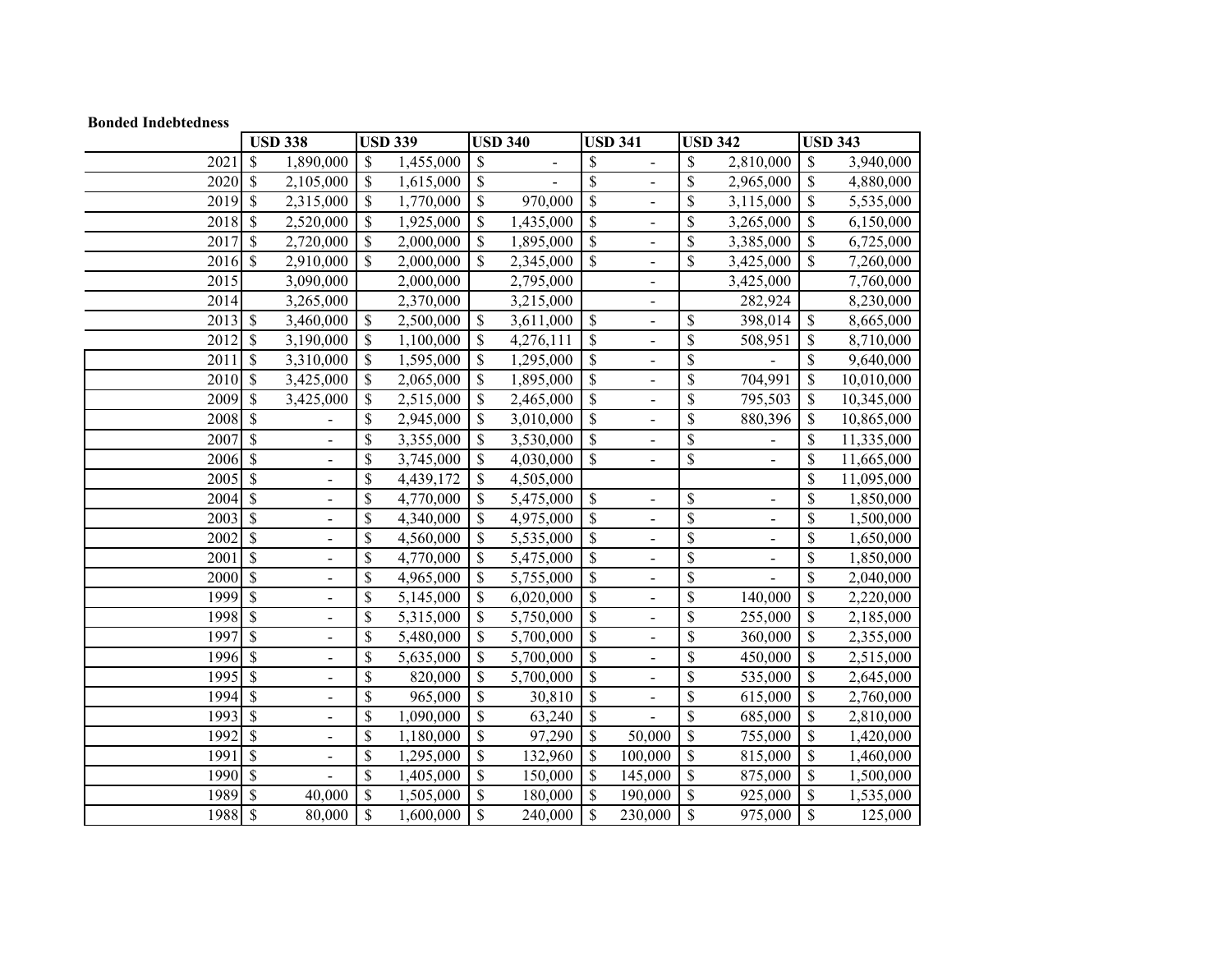| 1987  | 120.000 | ,690,000  | 300,000 | 270,000 | ,045,000  | 165,000 |
|-------|---------|-----------|---------|---------|-----------|---------|
| 19861 | 160.000 | .775.000  | 360,000 | 310,000 | 0.020,000 | 380,000 |
| 1985  | 200,000 | .860.000  | 420,000 | 345,000 | ,095,000  | 495,000 |
| 19841 | 240,000 | .940.000  | 475,000 | 380,000 | 1.140.000 | 435,000 |
| 19831 | 280,000 | 2,015,000 | 530,000 | 415,000 | 1,185,000 | 525,000 |

*\*as of 6/30/yyyy - Bond Debt Report filed with State Treasurer*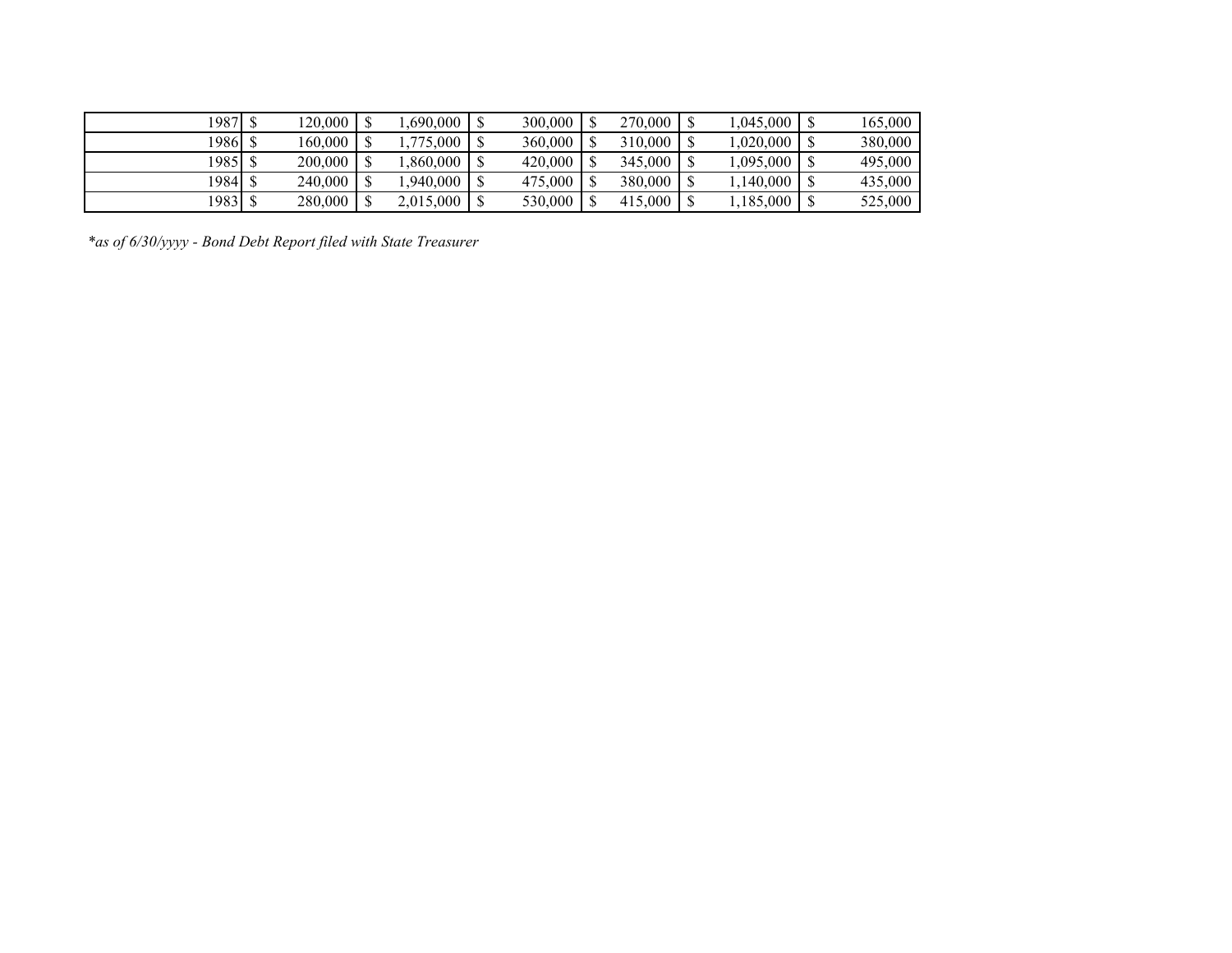|             | <b>TAX COLLECTION HISTORY-SCHOOL DISTRICTS</b> |                                       |                |               |                |                    |                  |                |                          |              |                                       |                          |
|-------------|------------------------------------------------|---------------------------------------|----------------|---------------|----------------|--------------------|------------------|----------------|--------------------------|--------------|---------------------------------------|--------------------------|
|             |                                                |                                       |                |               |                |                    |                  |                |                          |              |                                       |                          |
| <b>TAX</b>  | <b>USD 338</b>                                 |                                       |                |               | <b>USD 339</b> |                    |                  |                | <b>USD 340</b>           |              |                                       |                          |
| <b>YEAR</b> | <b>LEVIED</b>                                  | <b>COLLECTED DEL %</b>                |                |               | <b>LEVIED</b>  |                    | <b>COLLECTED</b> | DEL %          | <b>LEVIED</b>            |              | <b>COLLECTED</b>                      | DEL %                    |
|             | 2020 \$1,232,544.59                            | \$1,208,193.16                        | $\overline{c}$ | - \$          | 1,126,737.94   | - \$               | 1,105,570.07     |                | $2 \overline{\sqrt{3}}$  | 1,937,230.25 | 1,916,328.70<br>-S                    |                          |
|             | 2019 \$1,154,596.47 \$1,123,251.36             |                                       | 3              | -S            | 1,063,906.94   | - \$               | 1,044,953.77     |                |                          | 1,730,110.69 | 1,704,124.79<br>-S                    | $\overline{2}$           |
|             | 2018 \$1,072,432.34 \$1,048,599.01             |                                       | $\overline{c}$ | -S            | 1,012,905.81   | -S                 | 996,065.76       |                | 2S                       | 1,971,254.73 | <sup>\$</sup><br>1,923,556.65         |                          |
|             | 2017 \$ 977,928.28 \$ 959,850.74               |                                       | $\overline{2}$ | -S            |                |                    | 100,678.12       |                | 2S                       | 1,933,732.27 | 1,900,844.02<br>-\$                   |                          |
| $2016$ \$   |                                                | $920,318.52$ \ \$ $906,029.84$        | $\overline{2}$ | -\$           | 902,298.92     | \$                 | 883,508.37       |                | 2S                       | 1,870,166.88 | -S<br>1,827,403.56                    | $\overline{c}$           |
| 2015        | $876518.13$ \$                                 | 859,747.01                            | $\overline{2}$ | \$            | 812,336.42     |                    | 795727.2         |                | 2S                       | 1,840,059.36 | 1,798,748.71<br><sup>\$</sup>         | $\overline{c}$           |
| 2014S       |                                                | 835,499.48 \ \$ 821,052.22            | $\overline{2}$ | <sup>\$</sup> | 767,589.65     | $\mathcal{S}$      | 753,842.45       |                | 2S                       | 1,795,452.18 | $\mathbf{\hat{S}}$<br>1,756,877.76    | $\overline{2}$           |
| 2013S       |                                                | 799,662.19 \\$7,980,698.09            | $-898S$        |               | 886,480.58     | <sup>S</sup>       | 905,466.82       |                | 2S                       | 1,907,396.94 | <sup>S</sup><br>1,860,809.72          |                          |
| 2012        | <sup>\$</sup>                                  | 791,674.66 \ \$ 775,748.39            | $\overline{2}$ | -S            | 897,100.42     | -S                 | 875,623.58       |                | 2S                       | 1,906,830.06 | <sup>\$</sup><br>1,745,327.42         | 8                        |
| 2011        | <sup>\$</sup>                                  | 790,031.10 \ \$ 768,867.73            | 3              | \$            | 905,911.60     | $\mathbb{S}$       | 887,395.74       | 21             | \$                       | 1,908,957.61 | 1,848,564.71<br>\$                    | $\overline{\mathbf{3}}$  |
| 2010S       |                                                | 784,469.57 \$760,019.36               | 3              | <sup>\$</sup> | 864,047.03     | $\mathbb{S}$       | 841,373.91       |                | 3S                       | 1,743,510.31 | $\sqrt{S}$<br>1,688,344.04            | $\overline{\mathbf{3}}$  |
| 2009        | $\mathcal{S}$<br>745,917.20                    | 721,705.98<br>$\sqrt{3}$              | 3              | $\mathcal{S}$ | 851, 567. 47   | $\mathcal{S}$      | 836,585.70       | $\overline{2}$ | $\mathcal{S}$            | 1,664,385.94 | $\mathbf{e}$<br>1,619,124.85          | $\overline{3}$           |
| 2008        | $\mathbb{S}$<br>680,124.94                     | 666,276.54<br>$\sqrt{S}$              | $\overline{2}$ | <sup>S</sup>  | 823,560.52     | $\mathbb{S}$       | 810,404.70       | $\overline{2}$ | <sup>S</sup>             | 1,689,386.76 | -S<br>1,644,818.94                    | $\overline{\mathbf{3}}$  |
| 2007        | 536,399.50<br><sup>\$</sup>                    | $\overline{527,748.72}$<br>$\vert$ \$ | 2              | <sup>\$</sup> | 794,416.72     | <sup>\$</sup>      | 776,224.40       | $\overline{2}$ | <sup>\$</sup>            | 1,640,100.17 | $\sqrt{S}$<br>1,598,688.68            | 3                        |
| 2006        | 528, 294.85<br><sup>\$</sup>                   | 520,107.96<br>$\overline{1}$          | $\overline{c}$ | <sup>S</sup>  | 797,533.68     | $\mathbb{S}$       | 781,475.84       | 2 <sup>1</sup> | $\mathbf{\hat{S}}$       | 1,576,750.36 | $\sqrt{3}$<br>1,529,007.67            | 3                        |
| 2005        | $\overline{463,3}14.81$<br><sup>\$</sup>       | $\overline{S}$<br>458,161.72          |                | <sup>\$</sup> | 765,815.88     | $\mathbf{\hat{S}}$ | 751,595.04       | $\overline{2}$ | <sup>\$</sup>            | 1,488,571.37 | -S<br>1,451,119.61                    | 3                        |
| 2004        | 388,932.26<br>$\mathcal{S}$                    | $\mathbb{S}$<br>385,157.35            |                | <sup>\$</sup> | 751,424.75     | $\mathbf{\hat{S}}$ | 705,915.63       | 6I             | $\mathbf S$              | 1,489,926.32 | $\mathbf{\hat{S}}$<br>1,451,031.87    | 3                        |
| 2003        | 366,503.94<br><sup>\$</sup>                    | \$363,112.27                          |                | <sup>\$</sup> | 664,202.82     | \$                 | 642,905.94       |                | 3S                       | 1,240,222.84 | $\sqrt{3}$<br>1,203,359.58            | 3                        |
| 2002        | \$.<br>356,190.28                              | 348,090.25<br>$\overline{1}$          |                | $\mathbf S$   | 667,724.76     | <sup>\$</sup>      | 645,791.91       |                | 3S                       | 1,249,998.49 | $\mathcal{S}$<br>1,207,061.47         | 3                        |
| 2001        | -S<br>336,044.31                               | $\sqrt{S}$<br>328,248.07              | $\overline{2}$ | <sup>\$</sup> | 687, 635.79    | <sup>\$</sup>      | 668,182.35       |                | 3S                       | 1,197,920.36 | $\sqrt{S}$<br>1,159,322.07            | 3                        |
| 2000        | 286,103.67<br><sup>S</sup>                     | 282,496.08<br>$\vert$ \$              |                | <sup>\$</sup> | 677,748.87     | \$                 | 651,210.17       |                | \$                       | 1,085,840.20 | $\sqrt{S}$<br>1,000,720.12            | 8                        |
| 1999 \$     | 268,427.68                                     | \$265,503.93                          |                | <sup>\$</sup> | 649,532.30     | $\mathbf{\hat{S}}$ | 631,305.03       |                | 3S                       | 967,011.85   | $\sqrt{S}$<br>938,274.96              | 3                        |
| 1998        | $\mathcal{S}$<br>234,455.90                    | \$227,469.88                          | 3              | $\mathcal{S}$ | 552,390.04     | $\mathbf{\hat{S}}$ | 524,366.80       |                | 5S                       | 916,855.65   | $\overline{\mathbf{S}}$<br>875,967.30 | $\overline{\mathcal{L}}$ |
| 1997        | 252, 227. 27<br><sup>\$</sup>                  | $\mathbf{\hat{s}}$<br>247,887.07      | $\overline{c}$ | -S            | 636,837.13     | <sup>\$</sup>      | 616,225.48       | $\overline{3}$ | <sup>\$</sup>            | 899,461.89   | $\sqrt{3}$<br>871,509.71              | $\overline{\mathbf{3}}$  |
| 1996        | 325,193.87<br><sup>\$</sup>                    | \$ 319,566.28                         | $\mathfrak{D}$ | \$            | 661,465.47     | \$                 | 641,627.30       | $\overline{3}$ | \$                       | 970,062.50   | $\mathbb{S}$<br>910,871.84            | 6                        |
| 1995        | 310,192.45<br><sup>\$</sup>                    | 306,094.36<br>$\overline{1}$          |                | <sup>\$</sup> | 667,727.46     | \$                 | 656,615.21       |                | 2S                       | 963,171.02   | $\sqrt{S}$<br>915,685.23              | 5                        |
| 1994        | 299,457.72<br>S.                               | $\vert s \vert$<br>295,589.51         |                | $\mathcal{S}$ | 457,778.19     | $\mathbb{S}$       | 444,911.39       |                | $3 \,$ $\,$              | 586,115.27   | $\mathbf{e}$<br>570,142.04            | $\overline{\mathbf{3}}$  |
| 1993        | 275,969.97<br>S.                               | 268,740.99<br>$\vert$ \$              | 3              | -S            | 432,881.32     | $\mathbf{\hat{S}}$ | 416,449.62       | 4              | <sup>\$</sup>            | 519,345.44   | $\sqrt{3}$<br>501,139.86              | $\overline{4}$           |
| 1992        | 268,057.55<br>$\mathbb{S}$                     | 262,593.03<br>$\vert$ \$              | $\overline{2}$ | <sup>\$</sup> | 429,940.19     | $\mathbb{S}$       | 419,874.39       | $\overline{2}$ | $\overline{\mathcal{S}}$ | 505,709.41   | $\sqrt{S}$<br>488,722.36              | 3                        |
| 1991        | 325,549.55<br><sup>\$</sup>                    | 319,706.61<br>$\overline{1}$          | $\overline{2}$ | $\mathbf S$   | 519,636.58     | $\mathbf S$        | 497,065.41       |                | $4 \,$ \$                | 763,674.27   | $\sqrt{S}$<br>731,648.15              | 4                        |
| 1990        | $\mathcal{S}$<br>294,487.19                    | $\vert$ \$<br>286,322.82              | 3              | $\mathcal{S}$ | 468,350.07     | $\mathbb{S}$       | 459,281.91       | 2 <sup>1</sup> | \$                       | 728,670.11   | $\sqrt{S}$<br>700,996.43              | 4                        |
| 1989        | 292,604.16<br>$\mathcal{S}$                    | $\vert s \vert$<br>287,653.06         | $\overline{2}$ | <sup>S</sup>  | 480,349.63     | $\mathbf S$        | 466,102.88       | $\overline{3}$ | \$                       | 638,210.71   | $\sqrt{3}$<br>614,993.57              | $\overline{4}$           |
| 1988        | 298,316.20<br><sup>\$</sup>                    | \$292,621.44                          | $\overline{2}$ | $\mathbf S$   | 462, 497. 13   | \$                 | 449,930.65       |                | 3S                       | 641,378.99   | $\mathbb{S}$<br>614,033.83            | 4                        |
| 1987        | 313,188.99<br>-S                               | 307,258.49<br>$\overline{1}$          | $\overline{2}$ | <sup>\$</sup> | 409,045.26     | -S                 | 398,666.68       |                | $3 \, \text{S}$          | 673,560.37   | $\mathcal{S}$<br>646, 367. 38         | $\overline{4}$           |
| 1986        | 302,057.85<br>-S                               | $\mathcal{S}$<br>296,256.56           | $\overline{c}$ | -S            | 395,766.26     | -S                 | 383,943.95       |                | $3 \, \text{S}$          | 666,665.59   | -\$<br>635,444.32                     |                          |
| 1985S       | 305,149.71                                     | 297,213.08<br>S.                      | 3              | <sup>\$</sup> | 385,181.51     | <sup>\$</sup>      | 366,179.34       | 51             | \$                       | 632,196.63   | <sup>S</sup><br>609,808.95            |                          |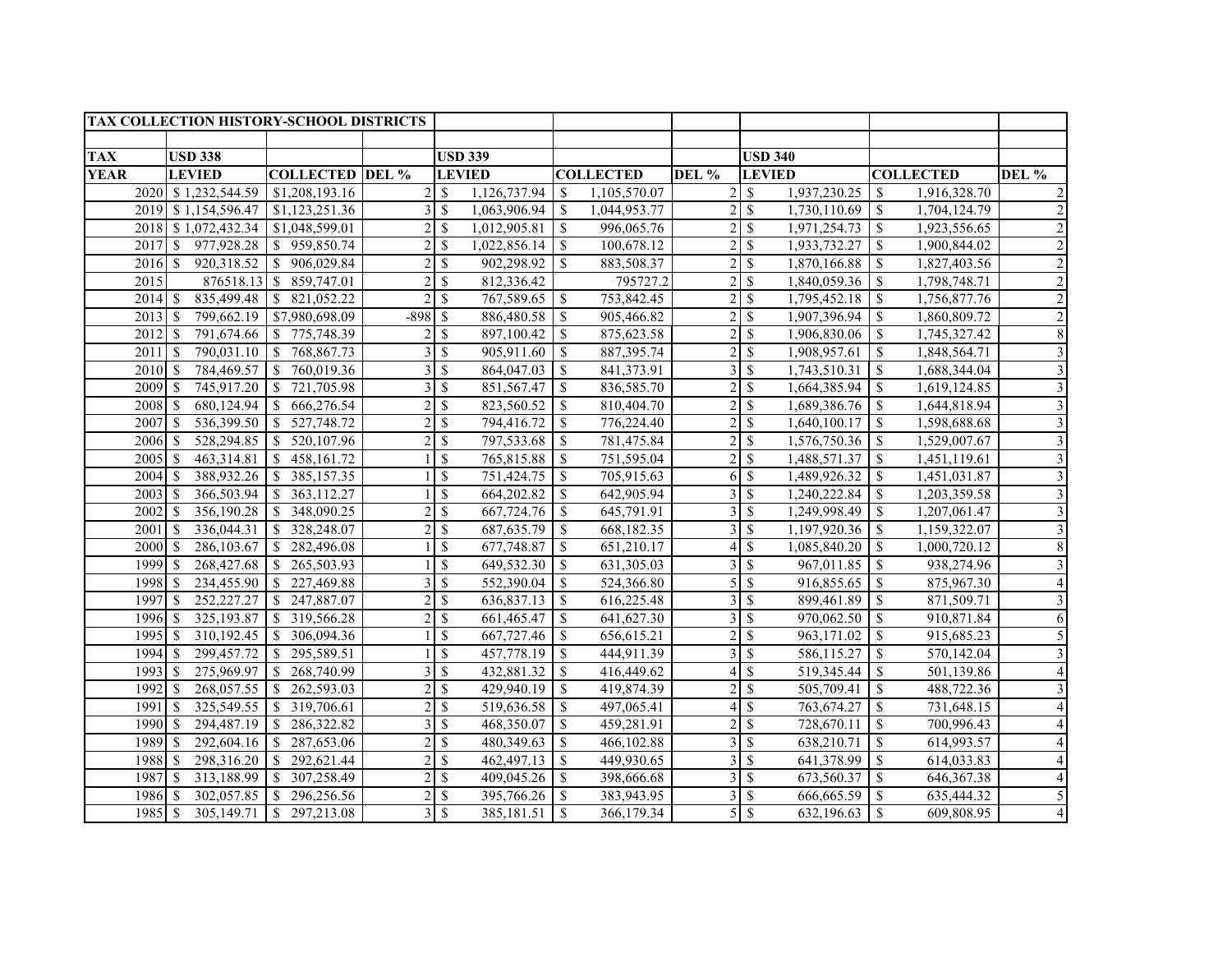| 296.<br>722.20<br>1984                                                           | 4,924.66<br>287,<br>$\sqrt{2}$<br>. . | 397,258.06                            | 1,569.85<br>2.77 |  | 568,339.96                                               | . | 549,686.68 |  |
|----------------------------------------------------------------------------------|---------------------------------------|---------------------------------------|------------------|--|----------------------------------------------------------|---|------------|--|
| 1983<br>$\sim$ $\sim$<br>6705<br>16.<br>1.0J<br>$\cdot$ 1 $\cup$<br>, <u>, ,</u> | 298.3<br>.350.49<br>$\sqrt{ }$<br>. . | $\sim$ $\sim$ $\sim$ $\sim$<br>$\sim$ | 407,298.53       |  | $F \rightarrow 1$<br>1,865.19<br>$\cdot$ $\cdot$ $\cdot$ |   | 529,111.06 |  |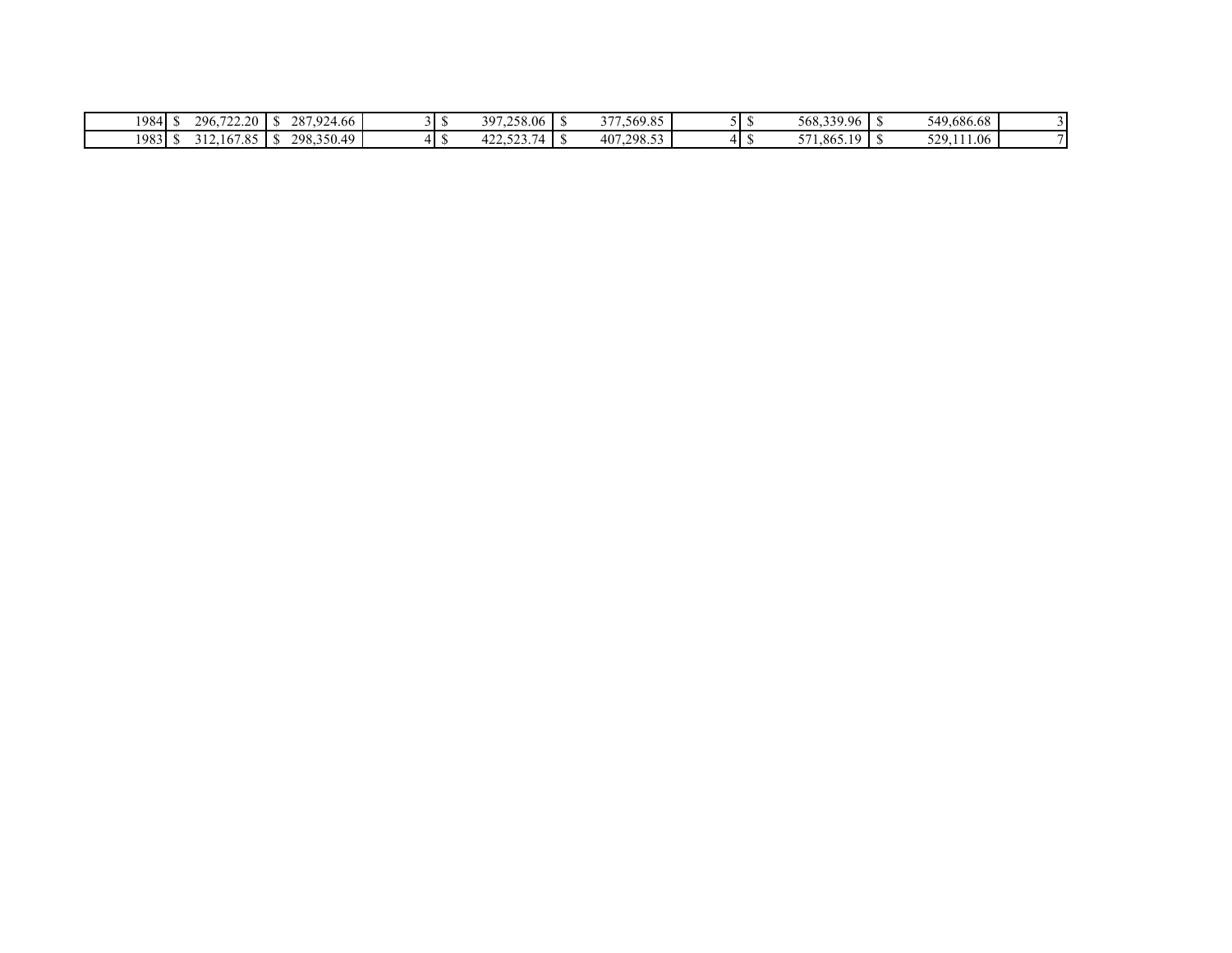| <b>TAX COLLE</b>     |                                  |                                         |       |                            |                          |                                  |                              |                           |              |                                  |                         |
|----------------------|----------------------------------|-----------------------------------------|-------|----------------------------|--------------------------|----------------------------------|------------------------------|---------------------------|--------------|----------------------------------|-------------------------|
|                      |                                  |                                         |       |                            |                          |                                  |                              |                           |              |                                  |                         |
| <b>TAX</b>           | <b>USD 341</b>                   |                                         |       | <b>USD 342</b>             |                          |                                  |                              | <b>USD 343</b>            |              |                                  |                         |
| <b>YEAR</b>          | <b>LEVIED</b>                    | <b>COLLECTED</b>                        | DEL % |                            | <b>LEVIED</b>            | <b>COLLECTED DEL %</b>           |                              | <b>LEVIED</b>             |              | <b>COLLECTED</b>                 | DEL %                   |
| $2020$ \$            | 1,396,766.49                     | 1,347,775.19<br>-S                      |       | $4 \text{ }$ \$            | 1,313,221.87             | \$1,280,291.73                   | $\overline{2}$               | $\mathcal{S}$             | 2,240,950.19 | \$2,185,241,010.00               |                         |
| 2019S                | 1,363,802.68                     | <sup>S</sup><br>1,326,160.08            |       | $4 \text{ }$ \$            | 1,270,482.07             | \$1,229,501.77                   | $\left  \frac{2}{2} \right $ | $\mathbf S$               | 2,164,747.63 | <sup>\$</sup><br>2,112,034.96    |                         |
| 2018S                | 1,363,634.36                     | $\mathbb{S}$<br>1,310,075.18            |       | $4 \text{ }$ \$            | 1,243,277.54             | \$1,204,495.66                   | $\overline{2}$               | $\mathcal{S}$             | 2,072,058.42 | 2,031,572.61<br><sup>\$</sup>    |                         |
| 2017S                |                                  | 1,212,073.34                            |       | $4 \text{ }$ \$            | 1,150,205.72             | \$1,119,475.74                   | $\overline{c}$               | $\mathbb{S}$              | 1,936,297.23 | <sup>\$</sup><br>1,904,400.84    |                         |
| $2016$ \$            | $1,224,323.12$ \\$               | 1,171,572.13                            |       | 4S                         | 1,128,165.45             | \$1,098,176.71                   | $\overline{2}$               | $\mathcal{S}$             | 1,853,776.91 | 1,824,885.36<br>\$               |                         |
| $2015$ \$            | 1,221,652.35                     | $\mathcal{S}$<br>1,169,555.15           |       | <sup>\$</sup><br>$\vert$   |                          | $1,151,765.65$ \$1,126,778.09    | $\overline{2}$               | $\mathbf S$               | 1,812,707.81 | 1,787,854.88<br><sup>\$</sup>    |                         |
| 2014                 | $1145491.01$ \$                  | 1,095,466.08                            |       | $4 \,$ \$                  | 1,000,579.53             | \$976,569.71                     | $\overline{2}$               | \$                        | 1,755,199.77 | <sup>\$</sup><br>1,718,656.49    |                         |
| $2013$ \$            |                                  | 1,154,006.01                            |       | 5S                         | 1,033,789.79             | \$1,004,513.69                   | 3 <sup>1</sup>               | $\mathcal{S}$             | 1,752,212.01 | 1,718,521.99<br>\$               | $\overline{2}$          |
| $2012 \text{ s}$     |                                  | 1,117,920.59                            |       | $5 \overline{\phantom{a}}$ |                          | $1,019,062.58$ \ \ \$ 987,906.48 |                              | 3S                        | 1,717,927.68 | -S<br>1,680,555.67               | $\overline{c}$          |
| 2011                 | 1,154,805.91<br><sup>\$</sup>    | $\mathbb{S}$<br>1,088,349.01            |       | 6S                         |                          | $1,032,499.21$ \\$1,002,718.20   | $\overline{3}$               | \$                        | 1,635,812.89 | 1,595,827.87<br>\$               | $\sqrt{2}$              |
| 2010 \$              | $1,161,306.99$ \$                | 1,100,564.03                            |       | $5 \overline{\text{S}}$    |                          | 965,734.54 \\ \$ 912,019.02      | 6                            | $\mathbb{S}$              | 1,624,962.37 | $\mathcal{S}$<br>1,580,826.12    | $\mathfrak{Z}$          |
| 2009S                | 1,124,062.09                     | <sup>\$</sup><br>1,073,874.27           |       | 4S                         | 943,023.81               | \$918,843.03                     | $\overline{3}$               | -\$                       | 1,622,386.10 | <sup>\$</sup><br>1,577,294.73    | $\mathfrak{Z}$          |
| 2008                 | $\mathcal{S}$<br>1,143,252.31    | $\mathbb S$<br>1,083,668.62             |       | 5S                         | 929,682.56               | \$906,259.71                     | $\overline{3}$               | $\mathbb{S}$              | 1,629,423.65 | $\mathcal{S}$<br>1,598,000.08    | $\sqrt{2}$              |
| 2007                 | $\mathcal{S}$<br>1,014,727.40    | $\mathbb{S}$<br>972,659.91              |       | $\mathbb{S}$               | 872,179.53               | \$850,000.58                     | $\overline{3}$               | \$                        | 1,615,082.13 | 1,590,307.82<br><sup>\$</sup>    | $\overline{2}$          |
| 2006                 | $\mathcal{S}$<br>1,050,974.58    | \$<br>1,006,833.89                      |       | 4S                         | 809,553.18               | $\vert s \vert$<br>794,403.82    | $\overline{2}$               | $\mathcal{S}$             | 1,508,096.47 | 1,485,707.38<br><sup>\$</sup>    |                         |
| 2005                 | $\mathbf{\hat{s}}$<br>864,877.29 | \$<br>830,488.13                        |       | $\mathcal{S}$              | 676,333.20               | $\overline{S}$<br>659,732.21     | 2                            | $\mathcal{S}$             | 1,598,388.33 | <sup>\$</sup><br>1,562,366.57    | $\sqrt{2}$              |
| 2004                 | <sup>\$</sup><br>833,323.26      | \$<br>798,383.31                        |       | $\mathbf S$                | 676,591.11               | $\sqrt{S}$<br>650,397.11         | 4                            | $\mathbf S$               | 1,209,539.11 | 1,183,524.43<br>\$               | $\sqrt{2}$              |
| 2003                 | 757,994.44<br><sup>\$</sup>      | \$<br>721,244.43                        |       | $\mathcal{S}$              |                          | 559,758.26 \$ 548,660.54         | $\overline{2}$               | $\mathcal{S}$             | 1,218,011.59 | <sup>\$</sup><br>1,188,030.59    | $\sqrt{2}$              |
| 2002                 | <sup>\$</sup><br>732,053.80      | 679,957.88<br><sup>\$</sup>             |       |                            | 585,086.93               | \$570,521.61                     | $\overline{2}$               | $\mathcal{S}$             | 1,210,468.88 | 1,175,458.08<br>-S               | $\overline{\mathbf{3}}$ |
| $200\overline{1}$ \$ | 689,221.96                       | \$<br>648,852.15                        |       | 6S                         | 537,610.37               | $\mathbb{S}$<br>529,148.23       | $\overline{2}$               | $\mathcal{S}$             | 1,189,949.48 | \$<br>1,153,498.66               | 3                       |
| 2000                 | -S<br>570,386.31                 | \$<br>540,972.87                        |       | $\mathbf{\hat{s}}$         | 500,765.84               | 488,966.37<br><sup>\$</sup>      | $\overline{2}$               | $\boldsymbol{\mathsf{S}}$ | 912,675.60   | 889,010.66<br><sup>\$</sup>      | 3                       |
| 1999 \$              | 627,524.57                       | $\mathbf S$<br>597,834.44               |       | 5S                         | 361,818.62               | 355,729.68<br>$\mathbf{s}$       | $\overline{2}$               | $\mathbb{S}$              | 896,945.50   | <sup>\$</sup><br>886,664.77      |                         |
| 1998                 | $\mathcal{S}$<br>496,569.19      | $\boldsymbol{\mathsf{S}}$<br>459,823.08 |       | $\mathbf{\hat{s}}$         | 349,273.08               | $\vert s \vert$<br>338,464.26    | $\overline{3}$               | $\mathcal{S}$             | 721,868.83   | $\mathbf S$<br>698,098.49        | 3                       |
| 1997                 | -S<br>645,986.41                 | \$<br>611,826.36                        |       | <sup>S</sup>               | 435,052.32               | $\mathbf{s}$<br>427,328.69       | $\overline{2}$               | \$                        | 783,404.01   | <sup>\$</sup><br>765,130.80      | $\overline{c}$          |
| 1996                 | $\mathcal{S}$<br>728,294.14      | \$<br>675,168.35                        |       | $\mathbf{\hat{s}}$         |                          | 529,181.07 \$ 517,649.56         | $\overline{2}$               | $\boldsymbol{\mathsf{S}}$ | 904,763.82   | \$<br>895,981.59                 |                         |
| 1995                 | $\mathsf{S}$<br>696,003.19       | $\mathbb{S}$<br>658,594.53              |       | 5S                         | 505,841.36 \$            | 498,107.74                       | $\overline{2}$               | \$                        | 823,612.65   | <sup>\$</sup><br>806,897.26      | $\overline{2}$          |
| 1994                 | $\mathcal{S}$<br>651,741.37      | \$<br>624,602.81                        |       | <sup>S</sup>               | 469,204.52               | $\sqrt{S}$<br>460,405.27         | 2                            | $\mathcal{S}$             | 774,923.94   | \$<br>759,487.44                 | $\overline{c}$          |
| 1993                 | $\mathcal{S}$<br>518,623.01      | \$<br>498,604.66                        |       | $\mathcal{S}$              | 409,990.54               | $\mathcal{S}$<br>402,635.19      | $\overline{2}$               | $\mathcal{S}$             | 611,810.44   | $\mathbb{S}$<br>597,610.20       | $\overline{2}$          |
| $1992$ \$            | 392,610.05                       | $\mathbf S$<br>367,419.04               |       | 6S                         | 397,529.07               | 390,222.10<br>$\overline{1}$     | $\overline{2}$               | <sup>\$</sup>             | 547,551.11   | $\mathbb{S}$<br>533,658.31       | $\overline{\mathbf{3}}$ |
| 1991                 | $\sqrt{3}$<br>716,422.62         | \$<br>665,894.05                        |       | 7S                         | 580,160.04               | \$562,531.93                     | $\overline{3}$               | $\overline{\mathcal{S}}$  | 902,920.70   | 878,454.39<br>$\mathbb{S}$       | $\overline{\mathbf{3}}$ |
| 1990 \$              | 701,121.18                       | \$<br>647,145.21                        |       | <sup>S</sup>               | 500,388.43               | $\overline{1}$<br>479,500.08     | 41                           | $\mathbf S$               | 810,612.09   | $\mathbf{\hat{S}}$<br>786,629.14 | $\mathfrak{Z}$          |
| 1989                 | <sup>\$</sup><br>726,361.42      | \$<br>663,951.52                        |       | <sup>S</sup><br>91         | 438,058.85               | <sup>S</sup><br>424,984.07       | $\overline{3}$               | \$                        | 777,976.66   | \$<br>757,314.81                 | $\mathfrak{Z}$          |
| 1988                 | 657,499.46<br>$\mathbb{S}$       | \$<br>605,268.39                        |       | $\mathcal{S}$              | $\overline{42}$ 4,861.50 | \$386,473.60                     | 9                            | $\mathbb{S}$              | 708,063.04   | <sup>\$</sup><br>684,661.05      | $\overline{\mathbf{3}}$ |
| 1987                 | $\mathcal{S}$<br>650,891.70      | $\mathbb{S}$<br>606,968.66              |       | 7S                         | 418,504.10               | $\vert$ \$<br>393,127.44         |                              | 6S                        | 679,128.14   | <sup>\$</sup><br>657,739.04      | 3                       |
| 1986 \$              | 585,826.91                       | \$<br>549,907.22                        |       | 6S                         | 459,536.71               | $\mathcal{S}$<br>426,815.52      |                              | $\mathcal{S}$             | 619,316.94   | $\mathbf S$<br>596,951.52        | $\overline{4}$          |
| 1985 \$              | 541,531.19                       | $\mathbb{S}$<br>499,742.44              |       | 8 \$                       |                          | 418,233.53                       | $\overline{2}$               | $\mathbb{S}$              | 649,486.50   | $\mathcal{S}$<br>625,858.73      | $\overline{4}$          |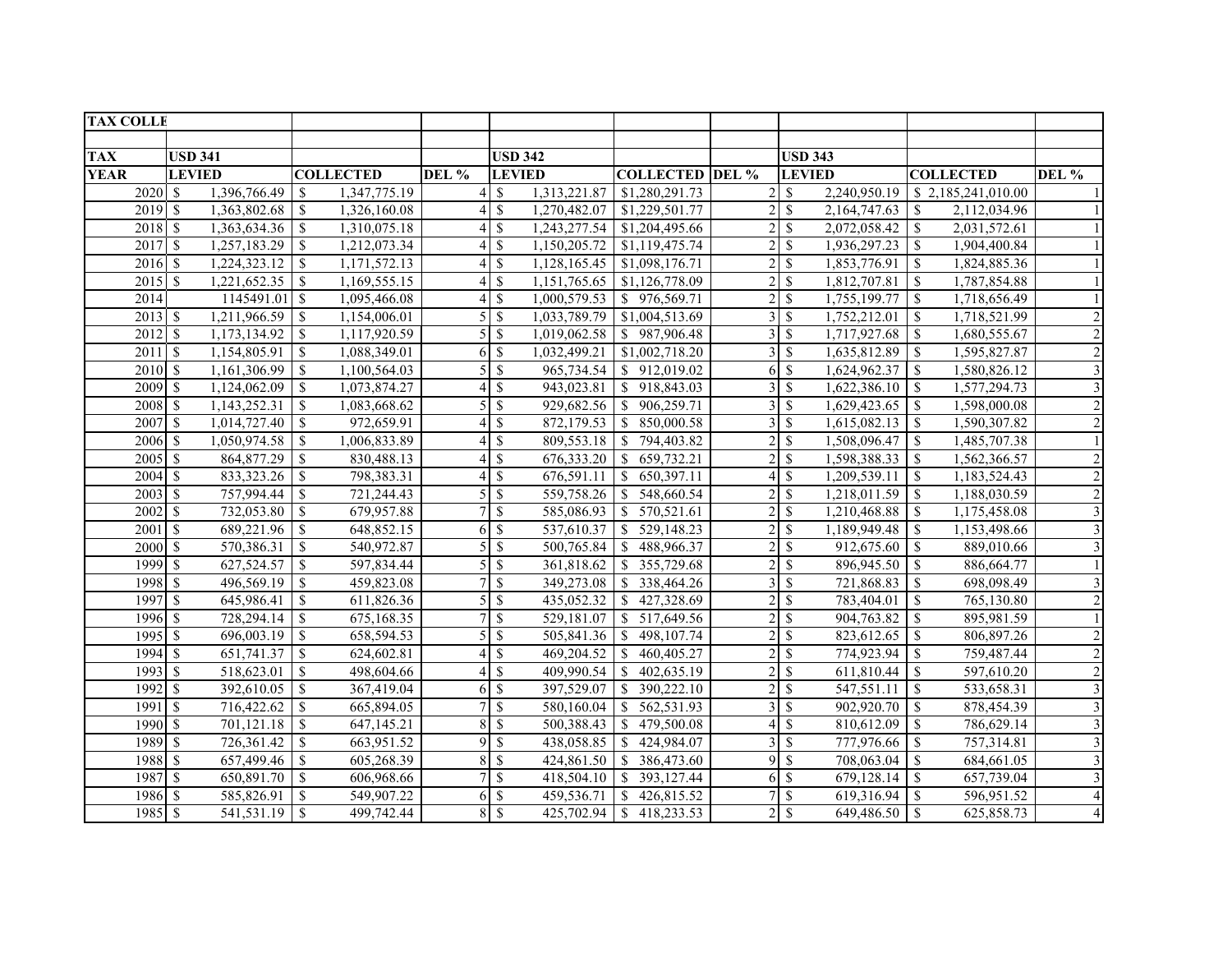| 1984 S    | $-1$<br>- 5.011د،<br>.  | 444.84,<br>$\sim$<br>┱∠∠、 |          | 401.263.86      | $\mathbf{A}$<br>. | 392,809.33 |  | 277<br>$-10$<br>5.60<br>018.3 | . | 598,530.24<br><u>⁄</u> क             |  |
|-----------|-------------------------|---------------------------|----------|-----------------|-------------------|------------|--|-------------------------------|---|--------------------------------------|--|
| $1983$ \$ | 22022<br>509.22<br>ر. ب | 470,733.24<br>ے کی اب     | ິ<br>∩ ⊓ | .036.99<br>367. | $\mathbf{r}$<br>. | 359,493.46 |  | $\sim$<br>658,019.<br>.       |   | 71,630.46<br>$F \nightharpoondown 1$ |  |